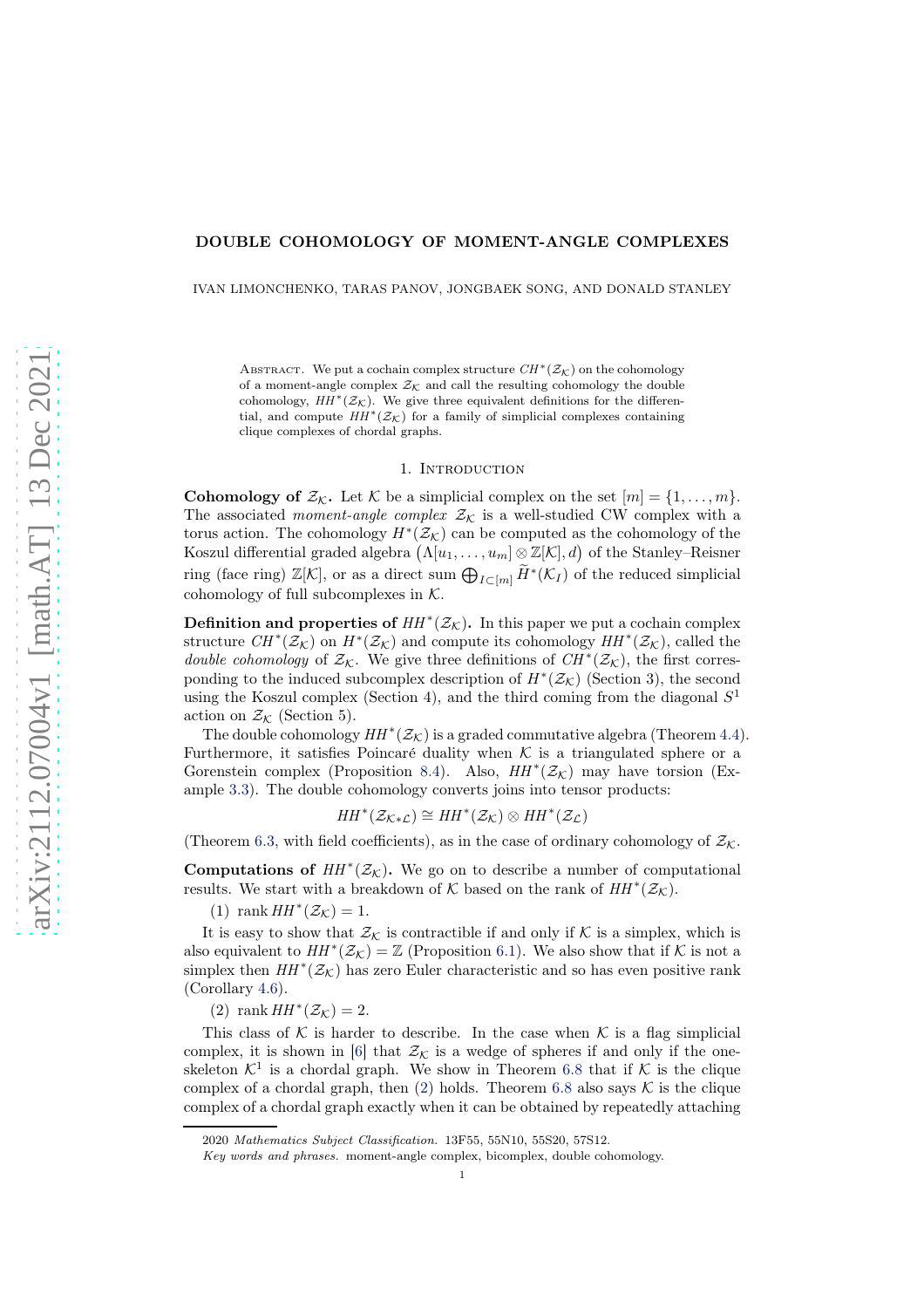a simplex along a (possibly empty) face, starting from a simplex. The simplest examples would be  $K$  consisting of m discrete points. However [\(2\)](#page-0-0) also holds more generally when  $K$  can be written as an attachment of a simplex to any simplicial complex along a proper simplex of both. This corresponds to gluing a clique to an arbitrary graph along a proper subclique of both, also called clique sum, and then taking the clique complex. More precisely we have our first main computational result.

**Theorem [6.7.](#page-15-0)** Let  $\mathcal{K} = \mathcal{K}' \cup_{\sigma} \Delta^n$  be a simplicial complex obtained from a nonempty simplicial complex  $K'$  by gluing an n-simplex along a proper, possibly empty, face  $\sigma \in \mathcal{K}$ . Then either K is a simplex, or

$$
HH^{-k,2\ell}(\mathcal{Z}_{\mathcal{K}}) = \begin{cases} \mathbb{Z} & \text{for } (-k,2\ell) = (0,0), (-1,4); \\ 0 & \text{otherwise.} \end{cases}
$$

We have a few more examples satisfying  $(2)$ . The boundary of an *m*-simplex satisfies [\(2\)](#page-0-0) (Proposition [6.2\)](#page-12-1), but if  $m > 1$  then it has different bidegrees from the ones in Theorem [6.7.](#page-15-0) Also we give examples of a non-flag complex (Example [8.7\)](#page-22-0) and of a flag complex that is not a union of a complex and a simplex along a simplex (Example [8.8\)](#page-23-0) both of which satisfy [\(2\)](#page-0-0) with the same bidegrees as Theorem [6.7.](#page-15-0) These examples can be decomposed as a union of two simplicial complexes along a simplex. We wonder if this holds for all such simplicial complexes, or if it characterizes such complexes. This would give a homological characterization of graphs that are decomposable as clique sums.

(3) rank  $HH^*(\mathcal{Z}_\mathcal{K})=4$ .

Our second main computational result shows that  $HH^*(\mathcal{Z}_\mathcal{K}) \cong \mathbb{Z}^4$  for any mcycle with  $m \geq 4$  although the grading depends on m. Note that the 4-cycle K is the join  $S^0 * S^0$ . So, Theorems [6.7](#page-15-0) and [6.3](#page-12-0) together show that  $HH^*(\mathcal{Z}_\mathcal{K}) \cong \mathbb{Z}^4$ . For  $m \geqslant 5$ , we have the following theorem.

**Theorem [7.2.](#page-17-0)** Let  $\mathcal{L}$  be an m-cycle for  $m \geq 5$ . Then, the double cohomology of  $\mathcal{Z}_{\mathcal{L}}$  is

$$
HH^{-k,2\ell}(\mathcal{Z}_{\mathcal{L}}) = \begin{cases} \mathbb{Z}, & (-k,2\ell) = (0,0), (-1,4), (-m+3,2(m-2)), (-m+2,2m); \\ 0, & otherwise. \end{cases}
$$

(4) rank  $HH^*(\mathcal{Z}_\mathcal{K}) \geqslant 6$ .

There are many  $K$  with larger double cohomology than the one covered by  $(1)$ (3). For any  $n > 0$ , Theorem [6.3](#page-12-0) along with Theorem [6.7](#page-15-0) allow us to easily construct  $\mathcal{Z}_\mathcal{K}$  such that rank  $HH^*(\mathcal{Z}_\mathcal{K}) = 2^n$ . We have no example of a  $\mathcal{K}$  such that rank  $HH^*(\mathcal{Z}_{\mathcal{K}}) = 6$  (see Question [8.9\)](#page-23-1).

**Motivation.** Our motivation for defining  $HH^*(\mathcal{Z}_\mathcal{K})$  comes from persistent cohomology  $PH<sup>*</sup>(-)$ . Given a finite pseudometric space S, which can be thought of as a data set, we can associate to  $S$  a filtered simplicial complex called its Vietoris–Rips complex (other options are Čech complex, alpha complex, witness complex, etc). It is a family of simplicial complexes  $\mathcal{K}(t)$  depending on a non-negative real number t. We can then define the persistent cohomology  $PH^*(S)$  of S by the parametrized family  ${H^*(\mathcal{K}(t))}_{t\geqslant0}$ . together with homomorphisms  $H^*(\mathcal{K}(t_2)) \to H^*(\mathcal{K}(t_1))$  for all  $t_1$  and  $t_2$  with  $0 \leq t_1 < t_2$ .

An important property of  $PH^*(S)$  is stability, roughly speaking that perturbing S slightly will not change  $PH^*(S)$  much. In our subsequent work [\[2\]](#page-24-1), we look at extending this stability to the associated family  $\{H^*(\mathcal{Z}_{\mathcal{K}(t)})\}_{t\geqslant0}$  of the cohomology groups of moment-angle complexes. It turns out that  $\{H^*(\mathcal{Z}_{\mathcal{K}(t)})\}_{t\geqslant0}$  does not satisfy stability, but the family of double cohomology  $\{HH^*(\mathcal{Z}_{\mathcal{K}(t)})\}_{t\geqslant0}$  does satisfy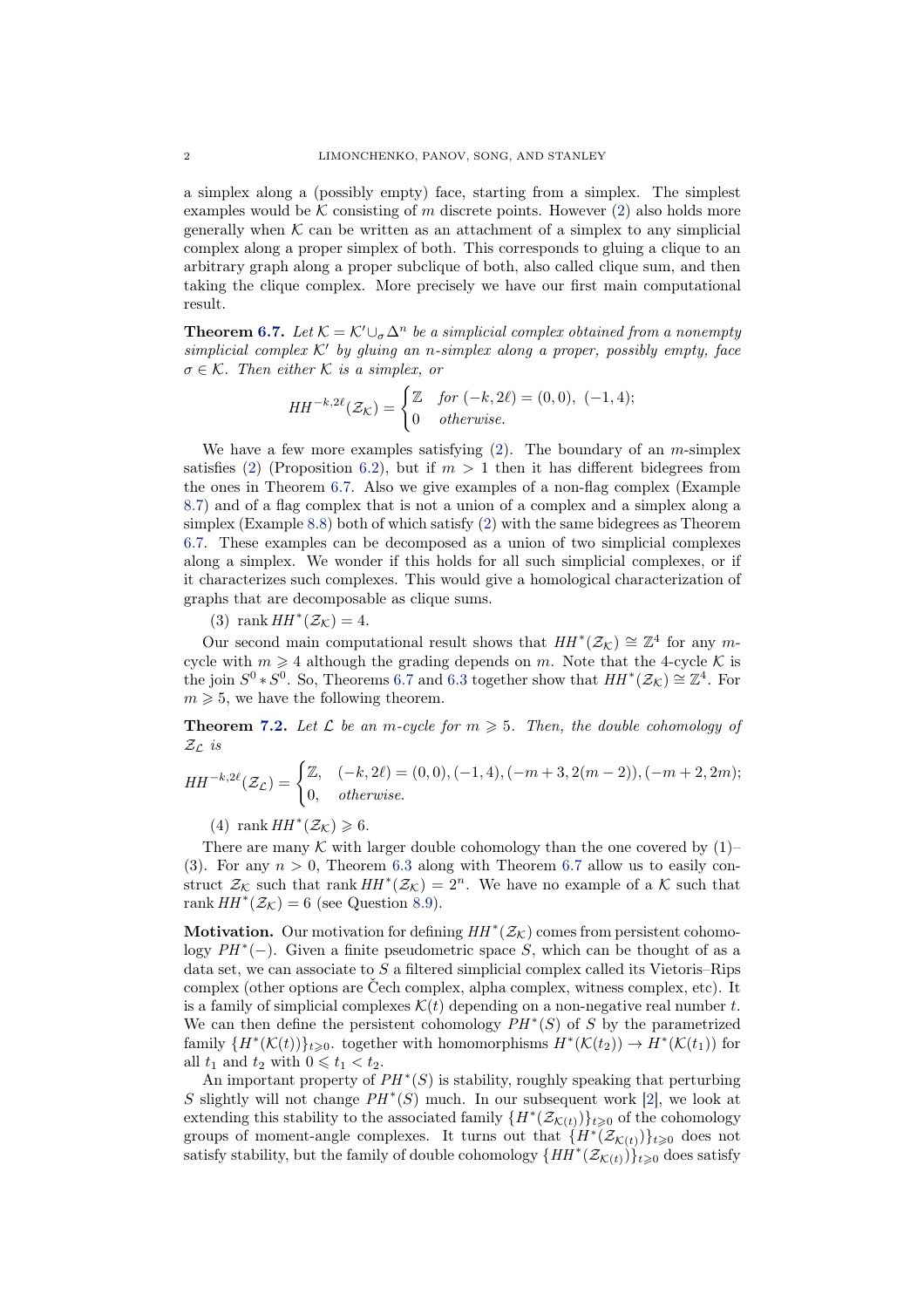stability. It also opens a way to define bigraded barcodes of a data set via bigraded persistent cohomology of the corresponding moment-angle complexes.

Outline. Section [2](#page-2-0) contains the background material on the ordinary cohomology of  $\mathcal{Z}_\mathcal{K}$ .

In Section [3](#page-4-0) we introduce the chain complex  $CH_*(\mathcal{Z}_\mathcal{K}) = (\bigoplus_{I \subset [m]} \widetilde{H}_*(\mathcal{K}_I), \partial')$ and its cochain version  $CH^*(\mathcal{Z}_\mathcal{K})$ , and define the double homology  $HH_*(\mathcal{Z}_\mathcal{K})$  and cohomology  $HH^*(\mathcal{Z}_\mathcal{K})$ .

In Section [4](#page-6-0) we introduce the bicomplex  $(\Lambda[u_1,\ldots,u_m] \otimes \mathbb{Z}[\mathcal{K}],d,d')$  and show in Theorem [4.3](#page-7-0) that its first double cohomology coincides with  $HH^*(\mathcal{Z}_{\mathcal{K}})$ , i.e.

$$
HH^*(\mathcal{Z}_{\mathcal{K}}) \cong H(H(\Lambda[u_1,\ldots,u_m] \otimes \mathbb{Z}[\mathcal{K}],d),d').
$$

We also show that the second double cohomology of the bicomplex is zero (Proposition [4.5\)](#page-8-1). This implies that the first spectral sequence of the bicomplex has  $E_2 = HH^*(\mathcal{Z}_{\mathcal{K}})$  and converges to zero. The differentials in this spectral sequence are related to the higher cohomology operations for moment-angle complexes studied recently in [\[1\]](#page-24-2). The spectral sequence also implies that the Euler characteristic of  $HH^*(\mathcal{Z}_\mathcal{K})$  is zero, unless  $\mathcal K$  is a full simplex (Corollary [4.6\)](#page-9-0).

In Section [5](#page-10-0) we relate the double cohomology to the torus action on  $\mathcal{Z}_K$  by showing that the differential d' can be identified with the derivation of  $H^*(\mathcal{Z}_\mathcal{K})$ arising from the diagonal circle action.

Sections [6](#page-11-1) and [7](#page-17-1) contain the main computational results on the double cohomology of  $\mathcal{Z}_{\mathcal{K}}$ . We give more illustrative examples of computations in Section [8,](#page-20-0) together with some open questions.

Acknowledgements. The authors thank the Fields Institute for Research in Mathematical Sciences for the opportunity to work on this research project during the Thematic Program on Toric Topology and Polyhedral Products. We are grateful to Tony Bahri for making us work together and inspirational discussions at the early stages of this project.

The research of Limonchenko and Panov has been funded within the framework of the HSE University Basic Research Program. Song is supported by Basic Science Research Program through the National Research Foundation of Korea (NRF) funded by the Ministry of Education (NRF-2018R1D1A1B07048480) and a KIAS Individual Grant (MG076101) at Korea Institute for Advanced Study. Stanley has funding support from NSERC.

#### 2. Preliminaries

<span id="page-2-0"></span>Let K be a simplicial complex on the set  $[m] = \{1, 2, \ldots, m\}$ . We refer to a subset  $I = (i_1, \ldots, i_k) \subset [m]$  that is contained in K as a simplex. A one-element simplex  $\{i\} \in \mathcal{K}$  is a vertex. We also assume that  $\emptyset \in \mathcal{K}$  and, unless explicitly stated otherwise, that K contains all one-element subsets  $\{i\} \in [m]$  (that is, K is a simplicial complex *on the vertex set*  $[m]$  without *ghost vertices*).

Denote by CAT(K) the face category of K, with objects  $I \in \mathcal{K}$  and morphisms  $I \subset J$ . For each subset  $I \in \mathcal{K}$ , we consider the following topological space

$$
(D^2, S^1)^I := \{ (z_1, \dots, z_m) \in (D^2)^m : |z_j| = 1 \text{ if } j \notin I \} \subset (D^2)^m.
$$

Note that  $(D^2, S^1)^I$  is a natural subspace of  $(D^2, S^1)^J$  whenever  $I \subset J$ . Hence, we have a diagram

$$
\mathscr{D}_{\mathcal{K}}\colon \mathrm{CAT}(\mathcal{K}) \to \mathrm{TOP}
$$

mapping  $I \in \mathcal{K}$  to  $(D^2, S^1)^I$ . The moment-angle complex corresponding to  $\mathcal{K}$  is

$$
\mathcal{Z}_\mathcal{K} := \operatorname{colim} \mathscr{D}_K = \bigcup_{I \in \mathcal{K}} (D^2, S^1)^I \subseteq (D^2)^m.
$$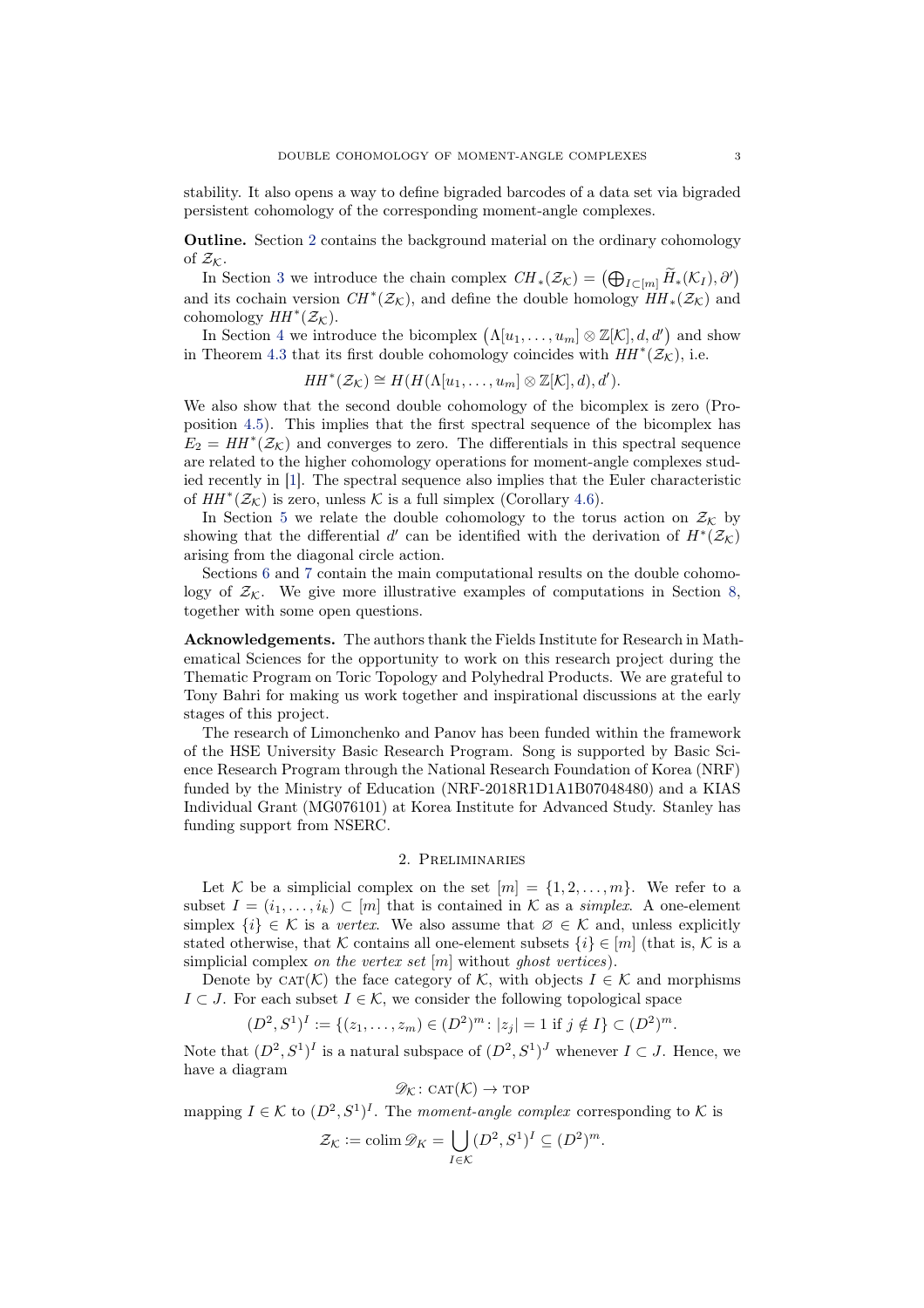We refer to [\[5,](#page-24-3) Chapter 4] for more details and examples.

To each simplicial complex  $K$ , one can define the face ring by

$$
\mathbb{Z}[\mathcal{K}] := \mathbb{Z}[v_1,\ldots,v_m]/\mathcal{I}_{\mathcal{K}},
$$

where  $\mathcal{I}_{\mathcal{K}}$  is the ideal generated by monomials  $\prod_{i\in I} v_i$  for which  $I \subset [m]$  is not a simplex of  $K$ .

The following theorem summarizes several presentations of the cohomology ring  $H^*(\mathcal{Z}_\mathcal{K})$ . We consider homology and cohomology with coefficients in  $\mathbb{Z}$ , although the results are generalised easily to any principal ideal domain.

<span id="page-3-2"></span>**Theorem 2.1** ([\[3\]](#page-24-4), [\[4\]](#page-24-5)). There are isomorphisms of bigraded commutative algebras

$$
H^*(\mathcal{Z}_{\mathcal{K}}) \cong \mathrm{Tor}_{\mathbb{Z}[v_1,...,v_m]} \big(\mathbb{Z}[\mathcal{K}],\mathbb{Z}\big)
$$

<span id="page-3-0"></span>(2.1) 
$$
\cong H(\Lambda[u_1,\ldots,u_m] \otimes \mathbb{Z}[\mathcal{K}],d)
$$

<span id="page-3-1"></span>(2.2) 
$$
\cong \bigoplus_{I \subset [m]} \widetilde{H}^*(\mathcal{K}_I).
$$

Here, [\(2.1\)](#page-3-0) is the cohomology of the bigraded algebra with bideg  $u_i = (-1, 2)$ , bideg  $v_i = (0, 2)$  and differential of bidegree  $(1, 0)$  given by  $du_i = v_i$ ,  $dv_i = 0$  (the Koszul complex). In [\(2.2\)](#page-3-1),  $\hat{H}^*(\mathcal{K}_I)$  denotes the reduced simplicial cohomology of the full subcomplex  $\mathcal{K}_I \subset \mathcal{K}$  (the restriction of  $\mathcal{K}$  to  $I \subset [m]$ ). The last isomorphism is the sum of isomorphisms

$$
H^p(\mathcal{Z}_\mathcal{K}) \cong \sum_{I \subset [m]} \widetilde{H}^{p-|I|-1}(\mathcal{K}_I),
$$

and the ring structure is given by the maps

$$
H^{p-|I|-1}(\mathcal{K}_I) \otimes H^{q-|J|-1}(\mathcal{K}_J) \to H^{p+q-|I|-|J|-1}(\mathcal{K}_{I \cup J})
$$

which are induced by the canonical simplicial maps  $\mathcal{K}_{I\cup J} \to \mathcal{K}_I * \mathcal{K}_J$  for  $I \cap J = \emptyset$ and zero otherwise.

Isomorphism [\(2.2\)](#page-3-1) is often referred to as the Hochster decomposition, as it comes from Hochster's theorem describing  $Tor_{\mathbb{Z}[v_1,...,v_m]}(\mathbb{Z}[\mathcal{K}],\mathbb{Z})$  as a sum of cohomology of full subcomplexes.

The bigraded components of the cohomology of  $\mathcal{Z}_K$  are given by

$$
H^{-k,2\ell}(\mathcal{Z}_{\mathcal{K}}) \cong \bigoplus_{I \subset [m]: \; |I| = \ell} \widetilde{H}^{\ell-k-1}(\mathcal{K}_I), \quad H^p(\mathcal{Z}_{\mathcal{K}}) = \bigoplus_{-k+2\ell=p} H^{-k,2\ell}(\mathcal{Z}_{\mathcal{K}}).
$$

Consider the following quotient of the Koszul ring  $\Lambda[u_1, \ldots, u_m] \otimes \mathbb{Z}[\mathcal{K}]$ :

(2.3) 
$$
R^*(\mathcal{K}) = \Lambda[u_1, \dots, u_m] \otimes \mathbb{Z}[\mathcal{K}]/(v_i^2 = u_i v_i = 0, 1 \leq i \leq m).
$$

Then  $R^*(\mathcal{K})$  has finite rank as an abelian group, with a basis of monomials  $u_Jv_I$ where  $J \subset [m], I \in \mathcal{K}$  and  $J \cap I = \emptyset$ . Furthermore,  $R^*(\mathcal{K})$  can be identified with the cellular cochains  $C^*(\mathcal{Z}_\mathcal{K})$  of  $\mathcal{Z}_\mathcal{K}$  with appropriate cell decomposition, the quotient ideal  $(v_i^2 = u_i v_i = 0, 1 \leq i \leq m)$  is d-invariant and acyclic, and there is a ring isomorphism

$$
H^*(\mathcal{Z}_{\mathcal{K}}) \cong H\big(R^*(\mathcal{K}),d\big),
$$

see [\[5,](#page-24-3) §4.5] for the details.

<span id="page-3-3"></span>The algebras assigned to a simplicial complex  $K$  above have the following functorial properties, which follow easily from the construction, see [\[5,](#page-24-3) Proposition 4.5.5].

**Proposition 2.2.** Let K be a simplicial complex on m vertices, and let  $\mathcal{L} \subset \mathcal{K}$  be its subcomplex on  $\ell$  vertices. The inclusion  $\mathcal{L} \subset \mathcal{K}$  induces an inclusion  $\mathcal{Z}_\mathcal{L} \to \mathcal{Z}_\mathcal{K}$ and homomorphisms of (differential) graded algebras

(a) 
$$
\mathbb{Z}[\mathcal{K}] \to \mathbb{Z}[\mathcal{L}],
$$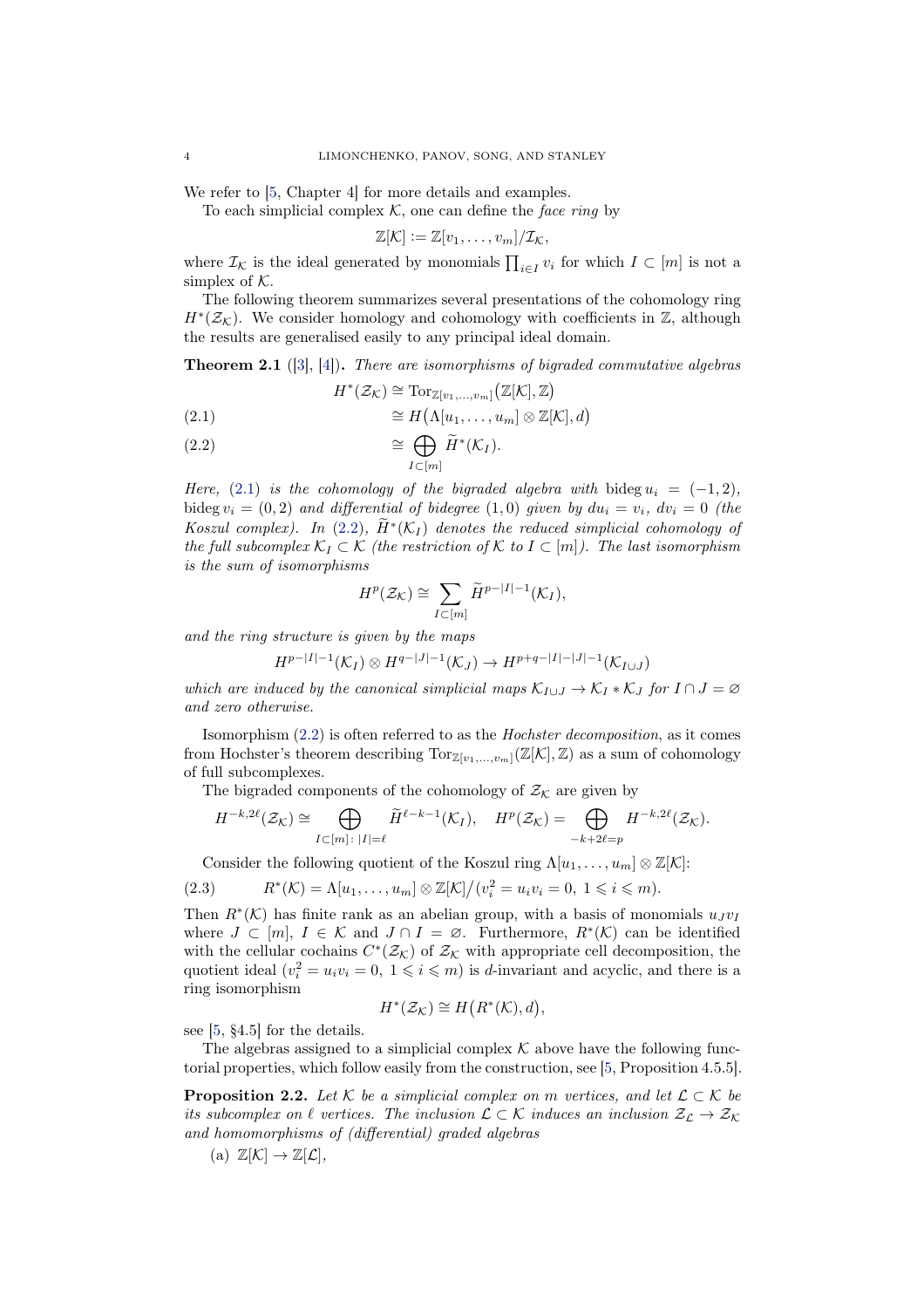- (b)  $(\Lambda[u_1,\ldots,u_m]\otimes \mathbb{Z}[\mathcal{K}],d) \to (\Lambda[u_1,\ldots,u_\ell]\otimes \mathbb{Z}[\mathcal{L}],d),$
- (c)  $(R^*(\mathcal{K}), d) \to (R^*(\mathcal{L}), d),$
- (d)  $H^*(\mathcal{Z}_\mathcal{K}) \to H^*(\mathcal{Z}_\mathcal{L}),$

defined by sending  $u_i, v_i$  to 0 for  $i \notin [\ell]$ .

Furthermore, if  $\mathcal{K}_I$  is a full subcomplex for some  $I \subset [m]$ , then we have a retraction  $\mathcal{Z}_{\mathcal{K}} \to \mathcal{Z}_{\mathcal{K}_I}$  and homomorphisms

(e)  $\mathbb{Z}[\mathcal{K}_I] \to \mathbb{Z}[\mathcal{K}],$ (f)  $H^*(\mathcal{Z}_{\mathcal{K}_I}) \to H^*(\mathcal{Z}_{\mathcal{K}}).$ 

There are also homology versions of these homomorphisms, which map between  $H_*$ in the opposite direction.

In [\[5,](#page-24-3) Proposition 4.5.5] a more general functorial property was established, with respect to arbitrary simplicial maps  $\mathcal{L} \to \mathcal{K}$  (not just inclusions). We shall use this extended functoriality in Section [5.](#page-10-0)

# 3. Double (co)homology

<span id="page-4-0"></span>In this section, we define the double homology and the double cohomology of a moment-angle complex  $\mathcal{Z}_{\mathcal{K}}$ . We continue working with  $\mathbb Z$  coefficients.

# <span id="page-4-2"></span>3.1. Double homology. We have

$$
H_p(\mathcal{Z}_\mathcal{K}) \cong \sum_{I \subset [m]} \widetilde{H}_{p-|I|-1}(\mathcal{K}_I),
$$

similarly to the cohomological Hochster decomposition of Theorem [2.1.](#page-3-2) Given  $j \in [m] \setminus I$ , consider the homomorphism

$$
\phi_{p;I,j} \colon \overline{H}_p(\mathcal{K}_I) \to \overline{H}_p(\mathcal{K}_{I \cup \{j\}})
$$

induced by the inclusion  $\mathcal{K}_I \hookrightarrow \mathcal{K}_{I\cup\{j\}}$ . Then, we define

$$
\partial'_p = (-1)^{p+1} \sum_{I \subset [m], j \in [m] \backslash I} \varepsilon(j, I) \phi_{p; I, j},
$$

where

$$
\varepsilon(j,I) = (-1)^{\#\{i \in I : i < j\}}.
$$

<span id="page-4-1"></span>The extra sign  $(-1)^{p+1}$  is chosen so that  $\partial'$  together with the simplicial boundary  $\partial$  satisfy the bicomplex relation  $\partial \partial' = -\partial' \partial$ , see Section [4.](#page-6-0)

**Lemma 3.1.** The homomorphism  $\partial'_p$ :  $\sum_{I\subset [m]} \widetilde{H}_p(\mathcal{K}_I) \to \sum_{I\subset [m]} \widetilde{H}_p(\mathcal{K}_I)$  satisfies  $(\partial_p')^2=0.$ 

Proof. We have

$$
\partial'_p \partial'_p = \sum_{k \in [m] \backslash (I \cup j)} \varepsilon(k, I \cup \{j\}) \phi_{p; I \cup \{j\}, k} \Big( \sum_{j \in [m] \backslash I} \varepsilon(j, I) \phi_{p; I, j} \Big)
$$
  
= 
$$
\sum_{j, k \in [m] \backslash I, j \neq k} \big( \varepsilon(k, I \cup \{j\}) \varepsilon(j, I) + \varepsilon(j, I \cup \{k\}) \varepsilon(k, I) \big) \phi_{p; I, j, k},
$$

where  $\phi_{p,I,j,k} : H_p(\mathcal{K}_I) \to H_p(\mathcal{K}_{I \cup \{j,k\}})$  is the homomorphism induced by the inclusion  $\mathcal{K}_I \hookrightarrow \mathcal{K}_{I\cup \{j,k\}}$ . Now the required identity follows from

$$
#{r \in I \cup \{j\} : r < k} + #{s \in I : s < j}
$$
\n
$$
= 1 + #{s \in I \cup \{k\} : s < j} + #{r \in I : r < k} \mod 2. \square
$$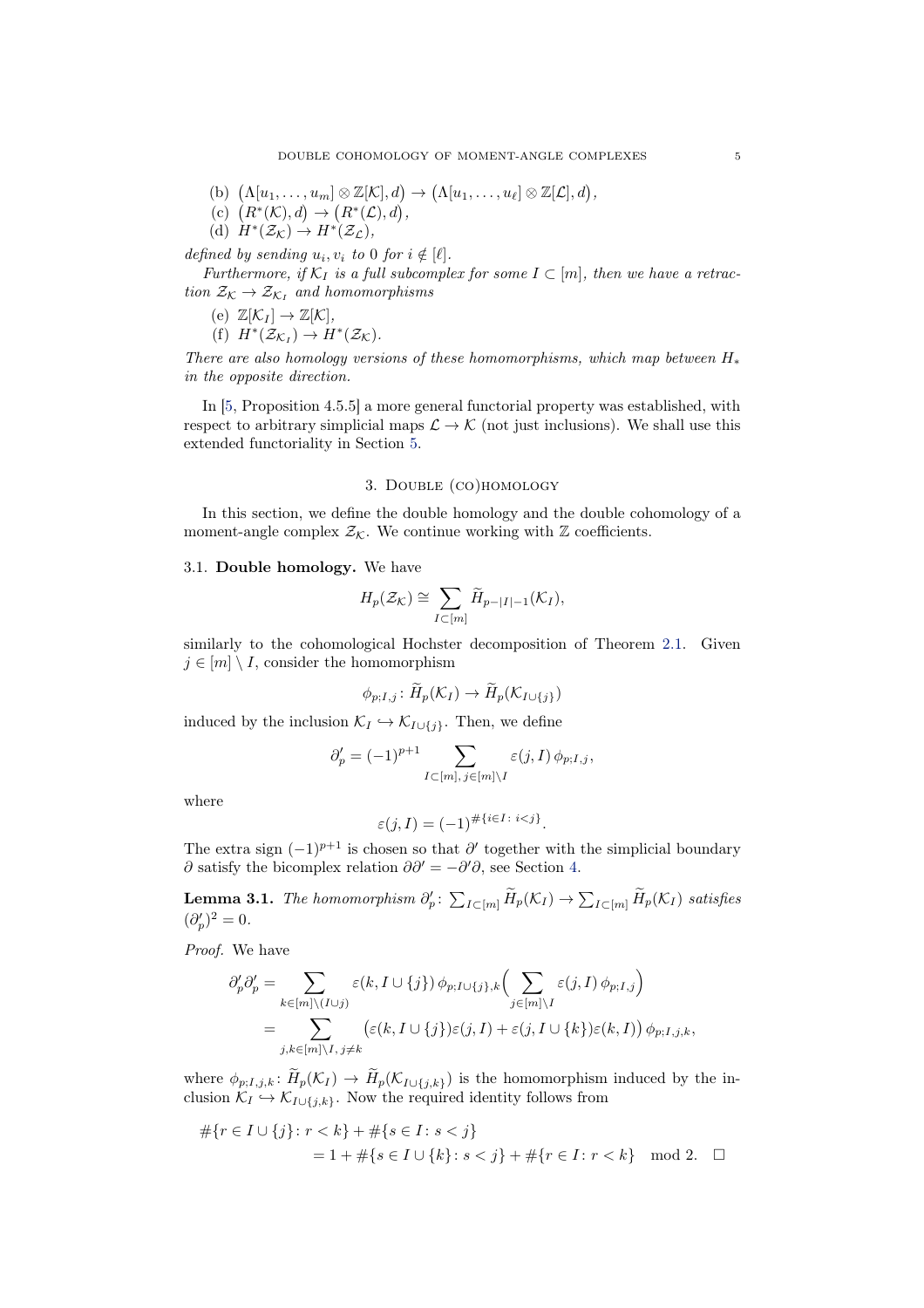We therefore have a chain complex

$$
CH_*(\mathcal{Z_K}):=(H_*(\mathcal{Z_K}),\partial'),
$$

where

$$
\partial': \widetilde{H}_{-k,2\ell}(\mathcal{Z}_{\mathcal{K}}) \to \widetilde{H}_{-k-1,2\ell+2}(\mathcal{Z}_{\mathcal{K}})
$$

with respect to the following bigraded decomposition of  $H_p(\mathcal{Z}_\mathcal{K})$ 

$$
H_p(\mathcal{Z}_\mathcal{K}) = \bigoplus_{-k+2\ell=p} H_{-k,2\ell}(\mathcal{Z}_\mathcal{K}), \quad H_{-k,2\ell}(\mathcal{Z}_\mathcal{K}) \cong \bigoplus_{I \subset [m]: |I| = \ell} \widetilde{H}_{\ell-k-1}(\mathcal{K}_I).
$$

We define the bigraded *double homology* of  $\mathcal{Z}_\mathcal{K}$  by

<span id="page-5-1"></span>
$$
HH_*({\mathcal Z}_{{\mathcal K}})=H(H_*({\mathcal Z}_{{\mathcal K}}),\partial').
$$

**Remark 3.2.** Although  $\partial'$  increases the total degree of  $H_*(\mathcal{Z}_\mathcal{K})$  by 1, we refer to  $(CH<sub>*</sub>(\mathcal{Z}<sub>K</sub>), \partial')$  as a chain (rather than a cochain) complex. The reason is that  $\partial$ and  $\partial'$  satisfy the bicomplex relation  $\partial \partial' = -\partial' \partial$ , see Section [4.](#page-6-0) The same remark refers to the "cochain" complex  $(CH^*(\mathcal{Z}_\mathcal{K}), d')$  considered next.

<span id="page-5-5"></span>3.2. Double cohomology. For the cohomological version, given  $i \in I$ , consider the homomorphism

(3.1) 
$$
\psi_{p;i,I} \colon \widetilde{H}^p(\mathcal{K}_I) \to \widetilde{H}^p(\mathcal{K}_{I \setminus \{i\}})
$$

induced by the inclusion  $\mathcal{K}_{I\setminus\{i\}} \hookrightarrow \mathcal{K}_{I}$ , and

<span id="page-5-2"></span>(3.2) 
$$
d'_{p} = (-1)^{p+1} \sum_{i \in I} \varepsilon(i, I) \psi_{p;i,I}.
$$

We define a map  $d' : H^*(\mathcal{Z}_\mathcal{K}) \to H^*(\mathcal{Z}_\mathcal{K})$  using the decomposition given in [\(2.2\)](#page-3-1) together with [\(3.1\)](#page-5-1) and [\(3.2\)](#page-5-2); it acts on the bigraded cohomology of  $\mathcal{Z}_\mathcal{K}$  as follows:

(3.3) 
$$
d': H^{-k,2\ell}(\mathcal{Z}_{\mathcal{K}}) \to H^{-k+1,2\ell-2}(\mathcal{Z}_{\mathcal{K}}).
$$

A computation similar to that of Lemma [3.1](#page-4-1) shows that  $(d')^2 = 0$ , which turns  $H^*(\mathcal{Z}_\mathcal{K})$  into a cochain complex

(3.4) 
$$
CH^*(\mathcal{Z}_\mathcal{K}) := (H^*(\mathcal{Z}_\mathcal{K}), d').
$$

We define the bigraded *double cohomology* of  $\mathcal{Z}_\mathcal{K}$  by

<span id="page-5-4"></span>
$$
HH^*(\mathcal{Z}_{\mathcal{K}}) = H\big(H^*(\mathcal{Z}_{\mathcal{K}}), d'\big).
$$

We end this section with an example where  $HH_{-k,2\ell}(\mathcal{Z}_{\mathcal{K}})$  is not isomorphic to  $HH^{-k,2\ell}(\mathcal{Z}_{\mathcal{K}})$ , as in the case of ordinary cohomology in the presence of torsion. It also shows that the usual universal coefficient theorem does not apply in general.

<span id="page-5-0"></span>**Example 3.3.** Let K be the minimal 6-vertex triangulation of  $\mathbb{R}P^2$ , shown in Figure [1.](#page-6-1) In this case,

$$
H^{-k,2\ell}(\mathcal{Z}_{\mathcal{K}}) \cong \begin{cases} \widetilde{H}^{2}(\mathcal{K}) \cong \mathbb{Z}_{2}, & (-k,2\ell) = (-3,12); \\ \bigoplus_{1 \leq i \leq 6} \widetilde{H}^{1}(\mathcal{K}_{[6]\setminus\{i\}}) \cong \mathbb{Z}^{6}, & (-k,2\ell) = (-3,10); \\ \bigoplus_{1 \leq i < j \leq 6} \widetilde{H}^{1}(\mathcal{K}_{[6]\setminus\{i,j\}}) \cong \mathbb{Z}^{15}, & (-k,2\ell) = (-2,8); \\ \bigoplus_{1 \leq i < j < k \leq 6} \widetilde{H}^{1}(\mathcal{K}_{\{i,j,k\}}) \cong \mathbb{Z}^{10}, & (-k,2\ell) = (-1,6); \\ \widetilde{H}^{-1}(\mathcal{K}_{\varnothing}) \cong \mathbb{Z} & & (-k,2\ell) = (0,0); \\ 0, & \text{otherwise.} \end{cases}
$$

Hence, to calculate  $HH^*(\mathcal{Z}_\mathcal{K})$  we only need to consider

<span id="page-5-3"></span>
$$
(3.5) \t 0 \xrightarrow{d'} H^{-3,12}(\mathcal{Z}_{\mathcal{K}}) \xrightarrow{d'} 0,
$$

(3.6)  $0 \xrightarrow{d'} H^{-3,10}(\mathcal{Z}_{\mathcal{K}}) \xrightarrow{d'} H^{-2,8}(\mathcal{Z}_{\mathcal{K}}) \xrightarrow{d'} H^{-1,6}(\mathcal{Z}_{\mathcal{K}}) \xrightarrow{d'} 0.$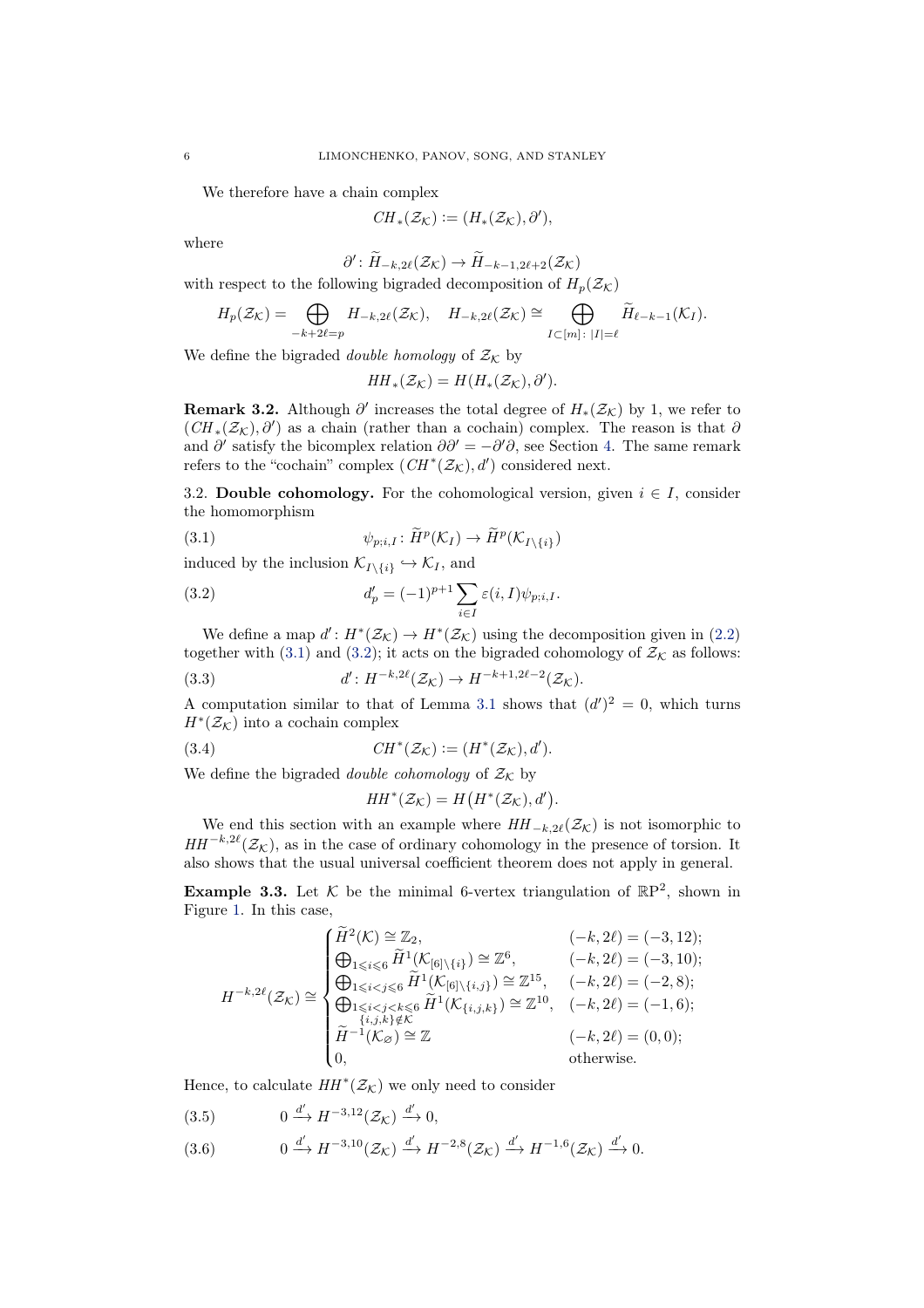<span id="page-6-1"></span>

FIGURE 1. A minimal triangulation of  $\mathbb{R}P^2$ .

The first sequence [\(3.5\)](#page-5-3) implies that the torsion part  $\widetilde{H}^2(\mathcal{K}) = \mathbb{Z}_2$  survives in the double cohomology, which gives

$$
HH^{9}(\mathcal{Z}_{\mathcal{K}})=HH^{-3,12}(\mathcal{Z}_{\mathcal{K}})=\mathbb{Z}_{2}.
$$

For the homology computation, we observe that  $H_{-k,2\ell}(\mathcal{Z}_\mathcal{K})$  is isomorphic to  $H^{-k,2\ell}(\mathcal{Z}_\mathcal{K})$  for all  $(-k,2\ell)$  except  $(-k,2\ell) = (-3,12)$  and  $(-4,12)$ , in which case

$$
H_{-3,12}(\mathcal{Z}_{\mathcal{K}})\cong \widetilde{H}_2(\mathcal{K})=0,\quad H_{-4,12}(\mathcal{Z}_{\mathcal{K}})\cong \widetilde{H}_1(\mathcal{K})\cong \mathbb{Z}_2.
$$

Hence, to calculate  $HH_*(\mathcal{Z}_\mathcal{K})$ , we consider the chain complex

<span id="page-6-2"></span>
$$
0 \xrightarrow{\partial'} H_{-1,6}(\mathcal{Z}_{\mathcal{K}}) \xrightarrow{\partial'} H_{-2,8}(\mathcal{Z}_{\mathcal{K}}) \xrightarrow{\partial'} H_{-3,10}(\mathcal{Z}_{\mathcal{K}}) \xrightarrow{\partial'} H_{-4,12}(\mathcal{Z}_{\mathcal{K}}) \xrightarrow{\partial'} 0.
$$

We observe that  $\partial' : H_{-3,10}(\mathcal{Z}_{\mathcal{K}}) \to H_{-4,12}(\mathcal{Z}_{\mathcal{K}})$  is surjective, because

(3.7) 
$$
H_{-3,10}(\mathcal{Z}_{\mathcal{K}}) \cong \bigoplus_{1 \leq i \leq 6} \widetilde{H}_1(\mathcal{K}_{[6]\setminus\{i\}}) \cong \bigoplus_{1 \leq i \leq 6} \widetilde{H}_1(\mathbb{R}P^1)
$$

and each component of  $(3.7)$  surjects naturally onto  $H_{-4,12}(\mathcal{Z}_\mathcal{K}) = H_1(\mathbb{R}P^2)$ . Hence, the torsion part  $H_1(\mathcal{K}) = \mathbb{Z}_2$  vanishes in the double homology, and we obtain

$$
HH_{-3,12}(\mathcal{Z}_{\mathcal{K}}) = HH_{-4,12}(\mathcal{Z}_{\mathcal{K}}) = 0.
$$

## 4. The bicomplexes

<span id="page-6-0"></span>Here we provide an algebraic description of  $HH^*(\mathcal{Z}_\mathcal{K})$  by showing it to be isomorphic to the double cohomology of a bicomplex arising from the Koszul algebra [\(2.1\)](#page-3-0).

**Construction 4.1.** Given  $I \subset [m]$ , let  $C^p(\mathcal{K}_I)$  denote the pth simplicial cochain group of  $\mathcal{K}_I$ . Denote by  $\alpha_{L,I} \in C^{q-1}(\mathcal{K}_I)$  the basis cochain corresponding to an oriented simplex  $L = (\ell_1, \ldots, \ell_q) \in \mathcal{K}_I$ ; it takes value 1 on L and vanishes on all other simplices. The simplicial coboundary map (differential)  $d$  is defined by

<span id="page-6-3"></span>
$$
d\alpha_{L,I}=\sum_{j\in I\backslash L,\,L\cup\{j\}\in\mathcal{K}}\varepsilon(j,L)\alpha_{L\cup\{j\},I}.
$$

The differential  $d'$  can be defined on the cochains by the same formula  $(3.2)$ , with  $\psi_{p;i,I}: C^p(\mathcal{K}_I) \to C^p(\mathcal{K}_{I\setminus\{i\}})$  induced by the inclusion  $\mathcal{K}_{I\setminus\{i\}} \hookrightarrow \mathcal{K}_I$ .

We introduce the second differential  $d'$  of bidegree  $(1, -2)$  on the Koszul bigraded ring  $\Lambda[u_1,\ldots,u_m]\otimes\mathbb{Z}[\mathcal{K}]$  by setting

(4.1) 
$$
d'u_j = 1, \quad d'v_j = 0, \quad \text{for } j = 1, ..., m,
$$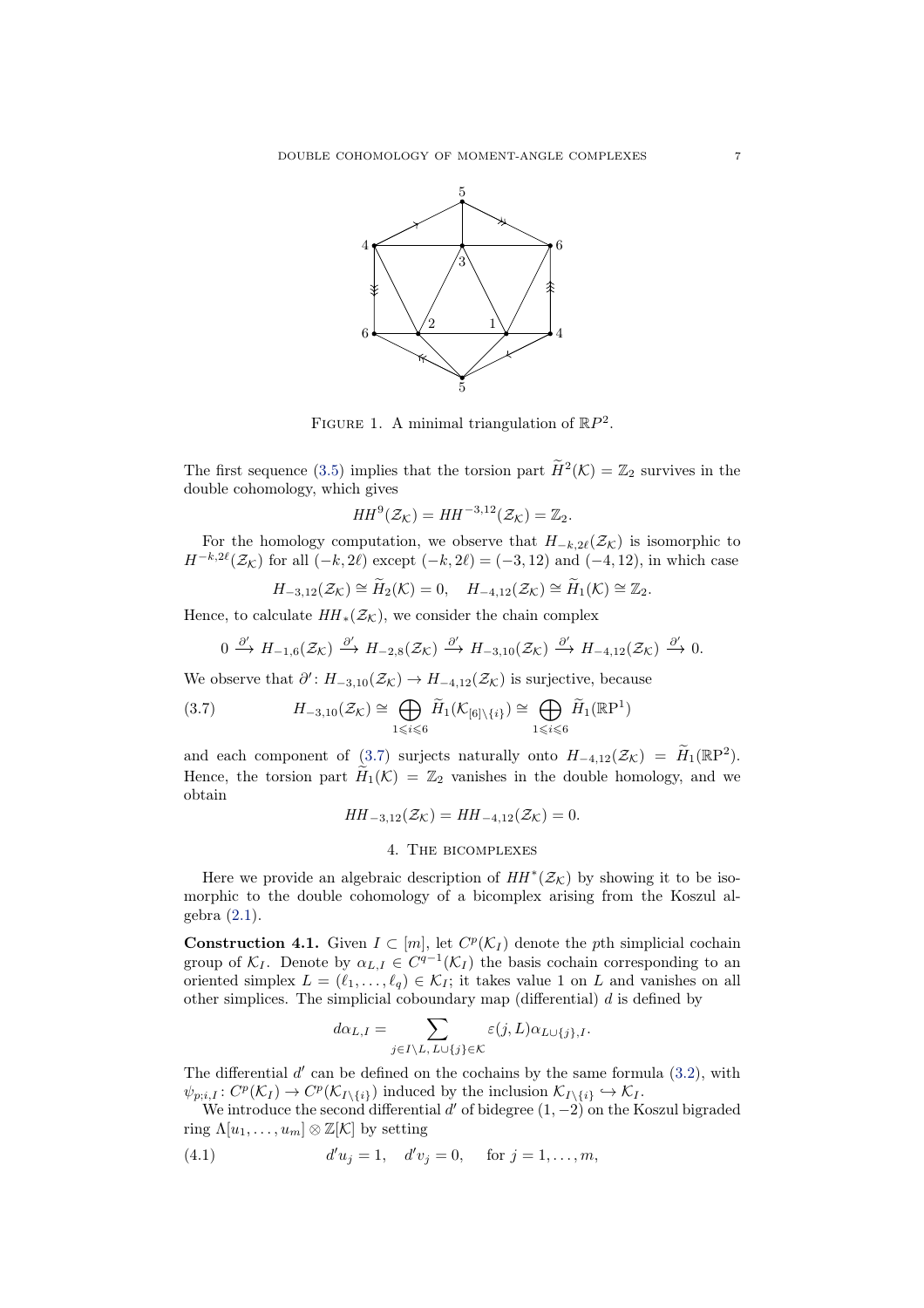and extending by the Leibniz rule. Explicitly, the differential  $d'$  is defined on square-free monomials  $u_J v_I$  by

$$
d'(u_Jv_I) = \sum_{j \in J} \varepsilon(j, J) u_{J \setminus \{j\}} v_I, \quad d'(v_I) = 0.
$$

The differential d' is also defined by the same formula on the submodule  $R^*(\mathcal{K}) \subset$  $\Lambda[u_1,\ldots,u_m]\otimes\mathbb{Z}[\mathcal{K}]$  generated by the monomials  $u_Jv_I$  with  $J\cap I=\varnothing$ . However, the ideal  $(v_i^2 = u_i v_i = 0, 1 \leq i \leq m)$  is not d'-invariant, so  $(R(K), d')$  is not a differential graded algebra.

**Lemma 4.2.** With  $d$  and  $d'$  defined above,  $(\bigoplus_{I\subset [m]} C^*(\mathcal{K}_I), d, d')$ ,  $(\Lambda[u_1, \ldots, u_m]\otimes$  $\mathbb{Z}[\mathcal{K}], d, d'$  and  $(R^*(\mathcal{K}), d, d')$  are bicomplexes, that is, d and d' satisfy  $dd' = -d'd$ .

*Proof.* For a simplicial cochain  $\alpha_{L,I} \in C^{q-1}(\mathcal{K}_I)$ ,

$$
dd'(\alpha_{L,I}) = d\left((-1)^q \sum_{i \in I \setminus L} \varepsilon(i, I)\alpha_{L,I \setminus \{i\}}\right) = (-1)^q \sum_{i \in I \setminus L} \varepsilon(i, I)\varepsilon(j, L)\alpha_{L \cup \{j\}, I \setminus \{i\}},
$$
  

$$
d'd(\alpha_{L,I}) = d' \Big(\sum_{j \in I \setminus L} \varepsilon(j, L)\alpha_{L \cup \{j\}, I}\Big) = (-1)^{q+1} \sum_{j \in I \setminus L, i \in I \setminus (L \cup \{j\})} \varepsilon(j, L)\varepsilon(i, I)\alpha_{L \cup \{j\}, I \setminus \{i\}},
$$

so that  $dd' = -d'd$ .

For a monomial  $u_J v_I$  in the Koszul ring  $\Lambda[u_1,\ldots,u_m]\otimes \mathbb{Z}[\mathcal{K}]$  (or in  $R^*(\mathcal{K})$ ),

$$
dd'(u_Jv_I) = d\left(\sum_{j\in J}\varepsilon(j,J)u_{J\setminus\{j\}}v_I\right) = \sum_{j,k\in J,\,j\neq k}\varepsilon(j,J)\varepsilon(k,J\setminus\{j\})u_{J\setminus\{j,k\}}v_{I\cup\{k\}},
$$
  

$$
d'd(u_Jv_I) = d'\left(\sum_{k\in J}\varepsilon(k,J)u_{J\setminus\{k\}}v_{I\cup\{k\}}\right) = \sum_{j,k\in J,\,j\neq k}\varepsilon(k,J)\varepsilon(j,J\setminus\{k\})u_{J\setminus\{j,k\}}v_{I\cup\{k\}}.
$$

Now the identity  $dd' = -d'd$  follows from

$$
#\{p \in J : p < j\} + #\{q \in J \setminus \{j\} : q < k\} \\
 = 1 + #\{q \in J : q < k\} + #\{p \in J \setminus \{k\} : p < j\} \mod 2. \Box
$$

By construction,  $HH^*(\mathcal{Z}_\mathcal{K})$  is the first double cohomology of the bicomplex  $(\bigoplus_{I\subset [m]} C^*(\mathcal{K}_I), d, d')$ :

$$
HH^*(\mathcal{Z}_{\mathcal{K}}) = H\big(H\big(\bigoplus_{I \subset [m]} C^*(\mathcal{K}_I), d\big), d'\big).
$$

<span id="page-7-0"></span>**Theorem 4.3.** The bicomplexes  $(\bigoplus_{I\subset [m]} C^*(\mathcal{K}_I), d, d')$  and  $(R^*(\mathcal{K}), d, d')$  are isomorphic. Therefore,  $HH^*(\mathcal{Z}_\mathcal{K})$  is isomorphic to the first double cohomology of the bicomplex  $(\Lambda[u_1,\ldots,u_m]\otimes \mathbb{Z}[\mathcal{K}],d,d')$ :

$$
HH^*(\mathcal{Z}_{\mathcal{K}}) \cong H\big(H\big(\Lambda[u_1,\ldots,u_m]\otimes \mathbb{Z}[\mathcal{K}],d\big),d'\big).
$$

Proof. Define a homomorphism

$$
f: C^{q-1}(\mathcal{K}_I) \longrightarrow R^{q-|I|,2|I|}(\mathcal{K}),
$$

$$
\alpha_{L,I} \longmapsto \varepsilon(L,I) \, u_{I \setminus L} v_L,
$$

where  $\varepsilon(L, I)$  is the sign given by

$$
\varepsilon(L,I) = \prod_{i \in L} \varepsilon(i,I) = (-1)^{\sum_{\ell \in L} \# \{i \in I \colon i < \ell\}}.
$$

Clearly,  $f$  is an isomorphism of free abelian groups. We claim that  $f$  defines an isomorphism of bicomplexes

$$
f\colon \big(\bigoplus_{I\subset [m]} C^*(\mathcal{K}_I), d, d'\big) \longrightarrow \big(R^*(\mathcal{K}), d, d'\big).
$$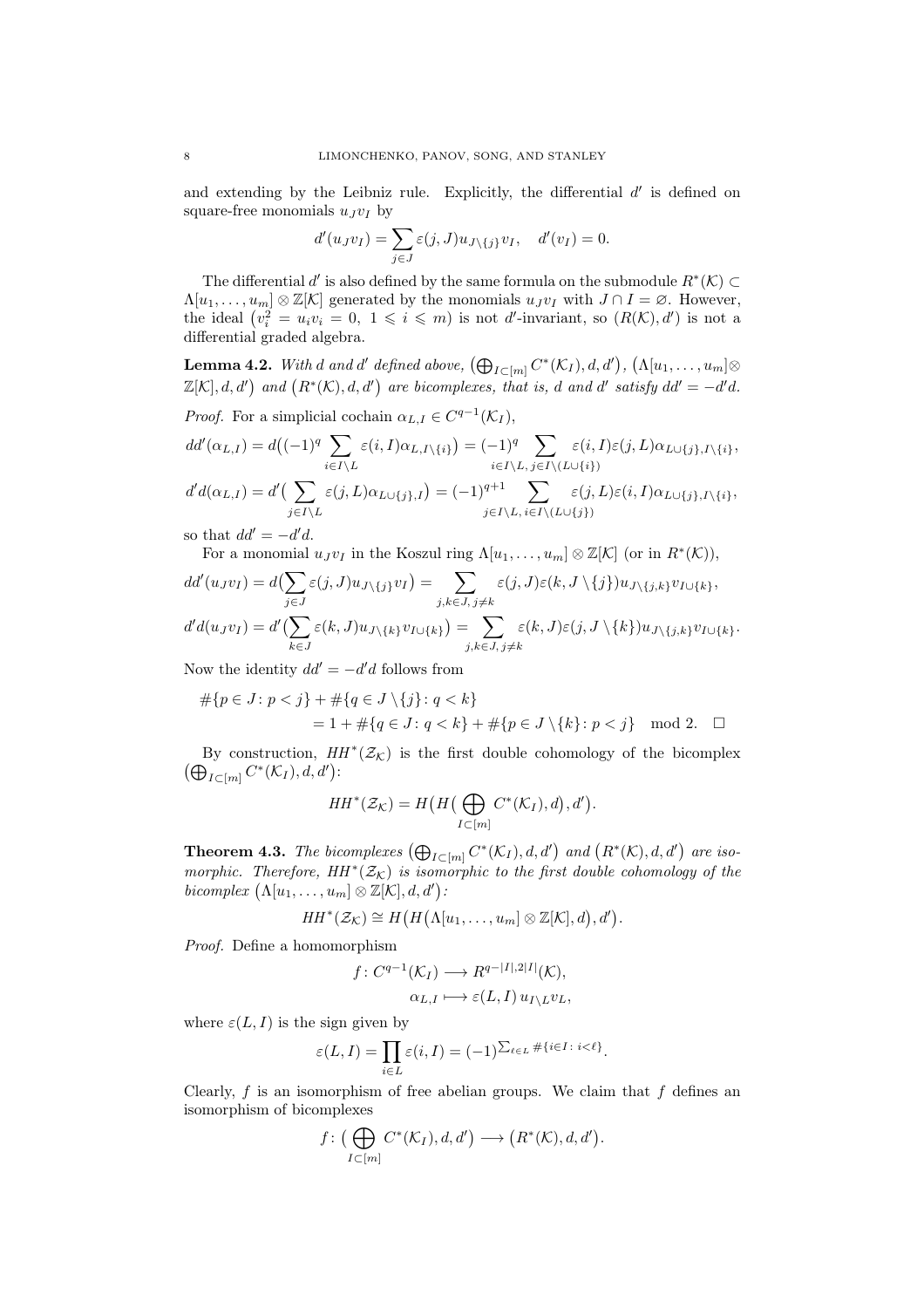The fact that  $f$  commutes with  $d$  is verified in [\[5,](#page-24-3) Theorem 3.2.9]. To see that  $f$ commutes with  $d'$  consider the square

$$
C^{q-1}(\mathcal{K}_I) \xrightarrow{f} R^{q-|I|, 2|I|}(\mathcal{K})
$$

$$
d' \downarrow d'
$$

$$
\bigoplus_{i \in I} C^{q-1}(\mathcal{K}_{I \setminus \{i\}}) \xrightarrow{f} R^{q-|I|+1, 2|I|-2}(\mathcal{K})
$$

An element  $\alpha_{L,I} \in C^{q-1}(\mathcal{K}_I)$  with  $|L|=q$  is mapped as follows:

$$
\alpha_{L,I} \longmapsto \varepsilon(L,I)u_{I \setminus L}v_L
$$
\n
$$
\downarrow d'
$$
\n
$$
\sum_{i \in I \setminus L} \varepsilon(L,I) \varepsilon(i,I \setminus L)u_{I \setminus (L \cup \{i\})}v_L
$$
\n
$$
(-1)^{|L|} \sum_{i \in I \setminus L} \varepsilon(i,I) \alpha_{L,I \setminus \{i\}} \longmapsto (-1)^{|L|} \sum_{i \in I \setminus L} \varepsilon(i,I) \varepsilon(L,I \setminus \{i\})u_{I \setminus (L \cup \{i\})}v_L
$$

We therefore need to check that

$$
\varepsilon(L,I)\varepsilon(i,I\setminus L) = (-1)^{|L|}\varepsilon(i,I)\varepsilon(L,I\setminus\{i\}),
$$

which is equivalent to

$$
\sum_{\ell \in L} \# \{ p \in I : p < \ell \} + \# \{ q \in I \setminus L : q < i \}
$$
\n
$$
= |L| + \# \{ q \in I : q < i \} + \sum_{l \in L} \# \{ p \in I \setminus \{ i \} : p < \ell \} \mod 2.
$$

This identity rewrites as

$$
\#\{\ell \in L \colon i < \ell\} = |L| + \#\{q \in L \colon q < i\} \mod 2,
$$

<span id="page-8-0"></span>which clearly holds.  $\Box$ 

**Theorem 4.4.**  $CH^*(\mathcal{Z}_\mathcal{K}) = (H^*(\mathcal{Z}_\mathcal{K}), d')$  is a commutative differential graded algebra. Therefore, the double cohomology  $HH^*(\mathcal{Z}_{\mathcal{K}})$  is a graded commutative algebra, with the product induced from the cohomology product on  $H^*(\mathcal{Z}_\mathcal{K})$ .

Proof. We need to verify that the second differential d' satisfies the Leibniz formula with respect to the product in  $H^*(\mathcal{Z}_\mathcal{K})$ . Take elements

$$
\alpha, \beta \in H^*(\mathcal{Z}_{\mathcal{K}}) = H(\Lambda[u_1, \ldots, u_m] \otimes \mathbb{Z}[\mathcal{K}], d).
$$

and choose their representing d-cocycles

$$
a,b\in \Lambda[u_1,\ldots,u_m]\otimes \mathbb{Z}[\mathcal{K}],
$$

so that  $\alpha = [a], \beta = [b]$ . The bicomplex relations  $dd' = -d'd$  imply that  $[d'a] = d'[a]$ in  $H^*(\mathcal{Z}_\mathcal{K})$ . By the definition of d', it satisfies the Leibniz formula with respect to the product in  $\Lambda[u_1,\ldots,u_m]\otimes \mathbb{Z}[\mathcal{K}]:$ 

$$
d'(ab) = (d'a)b + (-1)^{|a|}a(d'b).
$$

Hence, we have

$$
d'(\alpha\beta) = d'([a][b]) = d'([ab]) = [d'(ab)]
$$
  
= 
$$
[(d'a)b + (-1)^{|a|}a(d'b)] = (d'\alpha)\beta + (-1)^{|\alpha|}\alpha(d'\beta),
$$

<span id="page-8-1"></span>as needed.  $\hfill \square$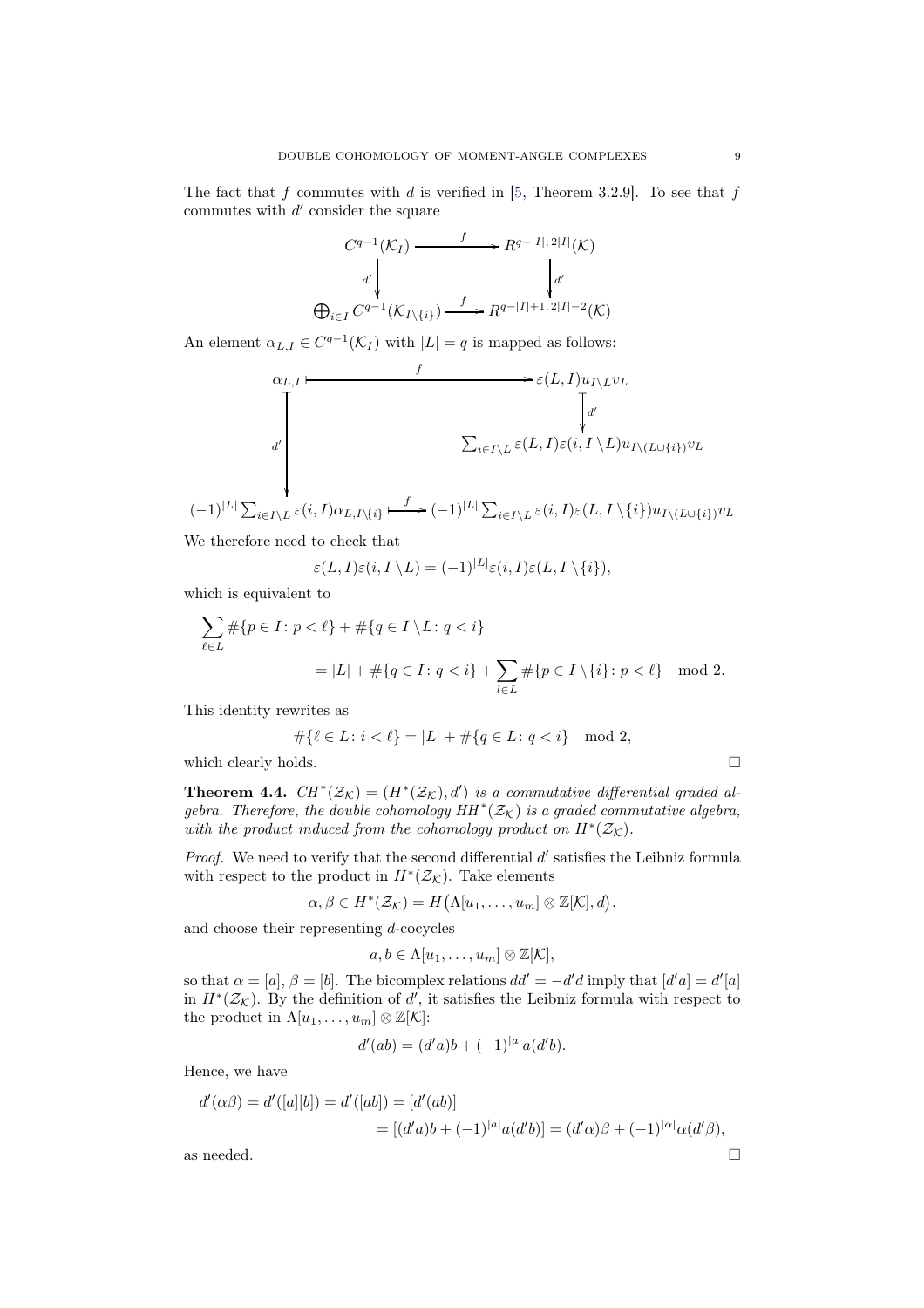# Proposition 4.5.

(a) For any K, the d'-cohomology of  $\Lambda[u_1,\ldots,u_m]\otimes \mathbb{Z}[\mathcal{K}]$  is zero:

 $H($ 

$$
\Lambda[u_1,\ldots,u_m]\otimes \mathbb{Z}[\mathcal{K}],d'\bigr)=0.
$$

(b) If  $K \neq \Delta^{m-1}$  (the full simplex on [m]), then the d'-cohomology of the bicomplexes  $\bigoplus_{I \subset [m]} C^*(\mathcal{K}_I)$  and  $R^*(\mathcal{K})$  is zero:

$$
H\left(\bigoplus_{I\subset[m]} C^*(\mathcal{K}_I),d'\right)=H\left(R^*(\mathcal{K}),d'\right)=0.
$$

Therefore, the second double cohomology and the total cohomology of the bicomplexes  $(\bigoplus_{I\subset [m]} C^*(\mathcal{K}_I), d, d')$  and  $(R^*(\mathcal{K}), d, d')$  are zero unless  $\mathcal{K} =$  $\varDelta^{m-1}$ .

(c) If  $\mathcal{K} = \Delta^{m-1}$ , then the only nonzero d'-cohomology group of  $\bigoplus_{I \subset [m]} C^*(\mathcal{K}_I)$ and  $R^*(\mathcal{K})$  is  $H^{2m} \cong \mathbb{Z}$ , represented by  $\alpha_{[m],[m]}$  and  $v_1 \cdots v_m$ , respectively.

*Proof.* For (a), the differential  $d'$  does not change the v-part of the monomials  $u_J v_{i_1}^{p_1} \cdots v_{i_k}^{p_k} \in \Lambda[u_1,\ldots,u_m] \otimes \mathbb{Z}[\mathcal{K}].$  Therefore, the complex  $(\Lambda[u_1,\ldots,u_m] \otimes$  $\mathbb{Z}[\mathcal{K}], d'$  splits into the sum over monomials in  $\mathbb{Z}[\mathcal{K}]$  of the exterior complexes  $(\Lambda[u_1,\ldots,u_m],d')$  with  $d'u_I = \sum_{i\in I} \varepsilon(i,I)u_{I\setminus\{i\}},$  which are clearly acyclic.

For (b) and (c), the argument is similar: the monomials  $u_J v_I \in R^*(\mathcal{K})$  with  $J \cap I = \emptyset$  and fixed  $I \in \mathcal{K}$  span a d'-subcomplex isomorphic to the exterior complex  $(\Lambda[u_j : j \in [m] \setminus I], d')$ . It is acyclic unless  $I = [m]$ , which leaves us with the monomial  $v_{[m]} = v_1 \cdots v_m$ . It is nonzero in  $R^*(\mathcal{K})$  if only if  $\mathcal{K} = \Delta^{m-1}$ .

The statement about the total cohomology follows by considering the standard spectral sequence of the bicomplex.

<span id="page-9-0"></span>**Corollary 4.6.** If  $K \neq \Delta^{m-1}$ , then the Euler characteristic of  $HH^*(\mathcal{Z}_\mathcal{K})$  is zero.

This also follows from the fact that the Euler characteristic of  $H^*(\mathcal{Z}_\mathcal{K})$  is zero unless  $\mathcal{K} \neq \Delta^{m-1}$ , see [\[5,](#page-24-3) Corollary 4.6.3].

Remark 4.7. Proposition [4.5](#page-8-1) (a) does not imply that the total cohomology of the bicomplex  $(\Lambda[u_1,\ldots,u_m]\otimes \mathbb{Z}[\mathcal{K}],d,d')$  is zero, because the filtration in the spectral sequence of the bicomplex is infinite, and there are issues with the convergence, unless we consider an appropriate completion. For example, 1 is a  $(d' + d)$ -cocycle representing a nontrivial total cohomology class. On the other hand 1 becomes a coboundary if we consider infinite series:

$$
(d'+d)(u_1-u_1v_1+u_1v_1^2-u_1v_1^3+\cdots)=1.
$$

This issue does not show up with  $(R^*(\mathcal{K}), d, d')$ , because here the filtration is finite. If  $\mathcal{K} \neq \Delta^{m-1}$ , then any missing face  $I \notin \mathcal{K}$  gives rise to a polynomial p with  $(d' + d)p = 1$ . For example, if  $I = \{1, 2, ..., k\}$ , then

$$
(d'+d)(u_1-u_2v_1+u_3v_2v_1-\cdots+(-1)^ku_kv_{k-1}v_{k-2}\cdots v_1)=1.
$$

The functorial properties of the double cohomology  $HH^*(\mathcal{Z}_{\mathcal{K}})$  follow from its definition and the appropriate properties of  $H^*(\mathcal{Z}_\mathcal{K})$  stated in Proposition [2.2:](#page-3-3)

<span id="page-9-1"></span>**Proposition 4.8.** Let  $\mathcal{L} \subset \mathcal{K}$  be simplicial complexes on the same vertex set [m]. There are homomorphisms

- (a)  $(\Lambda[u_1,\ldots,u_m]\otimes \mathbb{Z}[\mathcal{K}],d,d')\to (\Lambda[u_1,\ldots,u_\ell]\otimes \mathbb{Z}[\mathcal{L}],d,d'),$
- (b)  $(R^*(\mathcal{K}), d, d') \rightarrow (R^*(\mathcal{L}), d, d'),$
- (c)  $CH^*(\mathcal{Z}_\mathcal{K}) \to CH^*(\mathcal{Z}_\mathcal{L}),$
- (d)  $HH^*(\mathcal{Z}_\mathcal{K}) \to HH^*(\mathcal{Z}_\mathcal{L}).$

Furthermore, if  $K_I$  is a full subcomplex for some  $I \subset [m]$ , then we have homomorphisms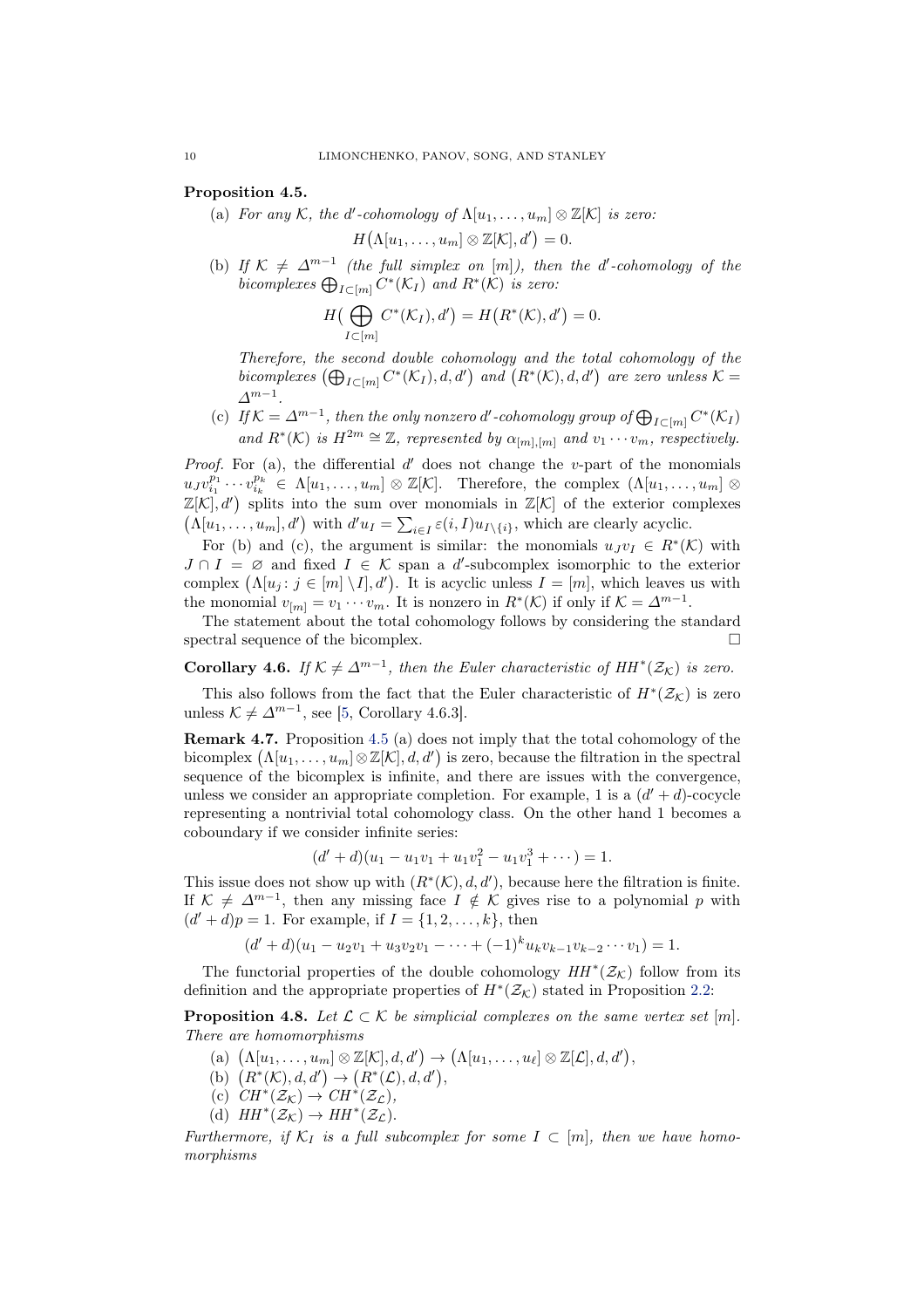- (e)  $(\Lambda[u_i : i \in I] \otimes \mathbb{Z}[\mathcal{K}_I], d, d') \to (\Lambda[u_1, \ldots, u_m] \otimes \mathbb{Z}[\mathcal{K}], d, d'),$
- (f)  $(R^*(\mathcal{K}_I), d, d') \rightarrow (R^*(\mathcal{K}), d, d'),$
- (g)  $CH^*(\mathcal{Z}_{\mathcal{K}_I}) \to CH^*(\mathcal{Z}_{\mathcal{K}}),$
- (h)  $HH^*(\mathcal{Z}_{\mathcal{K}_I}) \to HH^*(\mathcal{Z}_{\mathcal{K}}).$

There are also homology versions of the homomorphisms, which map between  $H_*$ ,  $CH_*$  and  $HH_*$  in the opposite direction.

**Remark 4.9.** If  $K \subset \mathcal{L}$  is a subcomplex on a smaller vertex set  $[\ell], \ell < m$ , then we do not get a map of bicomplexes  $(\Lambda[u_1,\ldots,u_m]\otimes \mathbb{Z}[\mathcal{K}],d,d')\rightarrow (\Lambda[u_1,\ldots,u_\ell]\otimes$  $\mathbb{Z}[\mathcal{L}], d, d'$ , because  $u_i \mapsto 0$  for  $i \notin [\ell],$  but  $d'u_i = 1$ . This can be fixed by considering ghost vertices.

We finish this section by the following observation about Proposition [4.8](#page-9-1) (c) and its homology version. Using the Hochster decompositions of  $H^*(\mathcal{Z}_\mathcal{K})$  and  $H^*(\mathcal{Z}_\mathcal{L})$ , we may write  $f: CH^*(\mathcal{Z}_\mathcal{K}) \to CH^*(\mathcal{Z}_\mathcal{L})$  as

$$
\bigoplus_{p\geqslant 0, I\subset [m]} f_I^p\colon \bigoplus_{p\geqslant 0, I\subset [m]} \widetilde{H}^p(\mathcal{K}_I) \to \bigoplus_{p\geqslant 0, I\subset [m]} \widetilde{H}^p(\mathcal{L}_I),
$$

where  $f_I^p: \widetilde{H}^p(\mathcal{K}_I) \to \widetilde{H}^p(\mathcal{L}_I)$ . Similarly, the map  $g: \mathop{CH}_*(\mathcal{Z}_\mathcal{L}) \to \mathop{CH}_*(\mathcal{Z}_\mathcal{K})$  can also be decomposed into  $\bigoplus_{p\geqslant 0, I\subset [m]} g_{p,I}$ , where  $g_{p,I} \colon \widetilde{H}_p(\mathcal{L}_I) \to \widetilde{H}_p(\mathcal{K}_I)$ . Hence, each of the two chain maps  $\hat{f}$  and  $\hat{g}$  can be discussed degree by degree as follows: (4.2)

<span id="page-10-1"></span>
$$
\begin{array}{ccc}\nCH^p(\mathcal{Z}_{\mathcal{K}}) & \xrightarrow{f^p} & CH^p(\mathcal{Z}_{\mathcal{L}}) & & \downarrow & \downarrow \\
\parallel & & \oplus_{f^p \atop I \subset [m]} & \downarrow & \downarrow & \downarrow \\
\bigoplus_{I \subset [m]} \widetilde{H}^p(\mathcal{K}_I) & \xrightarrow{I \subset [m]} & \widetilde{H}^p(\mathcal{L}_I) & & \bigoplus_{I \subset [m]} \widetilde{H}_p(\mathcal{L}_I) \xrightarrow{f \subset [m]} & \bigoplus_{I \subset [m]} \widetilde{H}_p(\mathcal{K}_I)\n\end{array}
$$

<span id="page-10-0"></span>respectively. We revisit [\(4.2\)](#page-10-1) in Section [7.](#page-17-1)

### 5. Relation to the torus action

Recall from [\[5,](#page-24-3) Propositions 3.1.5, 4.2.4] that the face ring  $\mathbb{Z}[\mathcal{K}]$  and the momentangle complex  $\mathcal{Z}_{\mathcal{K}}$  are functorial with respect to simplicial maps  $\mathcal{K} \to \mathcal{K}'$ .

Given simplicial complexes  $K$  and  $K'$  on the sets  $[m]$  and  $[n']$ , respectively, a set map  $\varphi: [m] \to [n']$  induces a *simplicial map*  $\varphi: \mathcal{K} \to \mathcal{K}'$  if  $\varphi(I) \in \mathcal{K}'$  for any  $I \in \mathcal{K}$ . For the corresponding face rings  $\mathbb{Z}[\mathcal{K}] = \mathbb{Z}[v_1,\ldots,v_m]/\mathcal{I_K}$  and  $\mathbb{Z}[\mathcal{K}'] =$  $\mathbb{Z}[v'_1,\ldots,v'_{n'}]/\mathcal{I}_{\mathcal{K}'},$  a simplicial map  $\varphi\colon \mathcal{K}\to \mathcal{K}'$  induces a homomorphism

(5.1) 
$$
\varphi^* : \mathbb{Z}[\mathcal{K}'] \to \mathbb{Z}[\mathcal{K}], \quad \varphi^*(v_j') = \sum_{i \in \varphi^{-1}(j)} v_i.
$$

Furthermore, a simplicial map  $\varphi: \mathcal{K} \to \mathcal{K}'$  induces a map  $\varphi_{\mathcal{Z}}: \mathcal{Z}_{\mathcal{K}} \to \mathcal{Z}_{\mathcal{K}'}$ . The latter is obtained by restricting to  $\mathcal{Z}_\mathcal{K}$  the map of polydiscs

<span id="page-10-2"></span>
$$
(D^2)^m \to (D^2)^{n'}, \quad (z_1, \ldots, z_m) \mapsto (z'_1, \ldots, z'_{n'}),
$$

where

$$
z'_{j} = \prod_{i \in \varphi^{-1}(j)} z_{i}, \quad \text{ for } j = 1, \dots, m,
$$

and  $z_j' = 1$  if  $\varphi^{-1}(j) = \varnothing$ . Note that we use the monoid structure on  $D^2$  in this definition.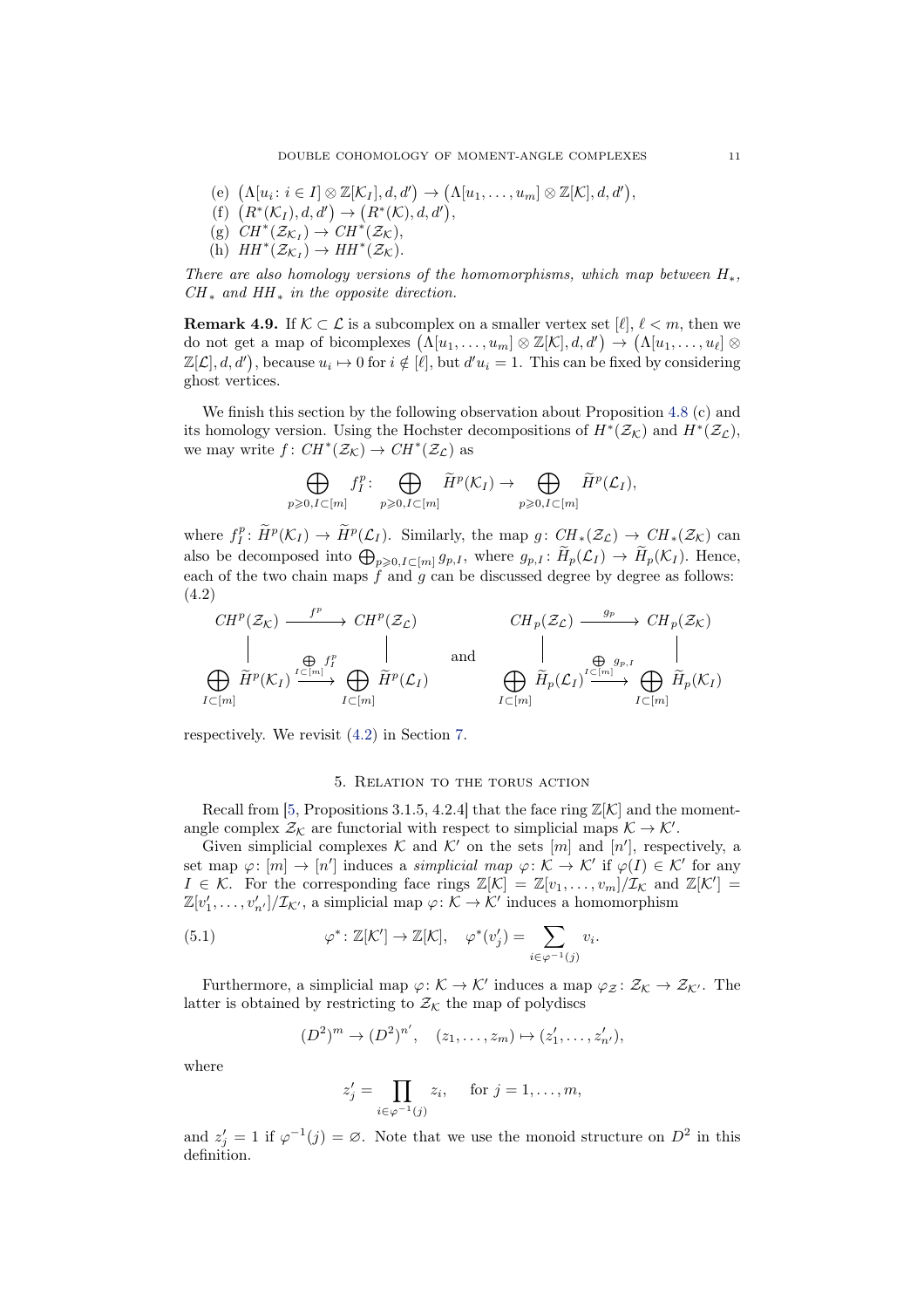The isomorphisms of Theorem [2.1](#page-3-2) are functorial with respect to the maps defined above. More precisely, a simplicial map  $\varphi: \mathcal{K} \to \mathcal{K}'$  induces a morphism of differential graded algebras

$$
(\Lambda[u'_1,\ldots,u'_n]\otimes \mathbb{Z}[\mathcal{K}'],d)\to (\Lambda[u_1,\ldots,u_m]\otimes \mathbb{Z}[\mathcal{K}],d),
$$

which is defined on the generators  $v'_j$  by [\(5.1\)](#page-10-2) and on the  $u'_j$  by the same formula. The induced homomorphism in cohomology coincides with  $\varphi^*_{\mathcal{Z}}: H^*(\mathcal{Z}_{\mathcal{K}'}) \to$  $H^*(\mathcal{Z}_{\mathcal{K}}).$ 

The torus action  $T^m \times \mathcal{Z}_\mathcal{K} \to \mathcal{Z}_\mathcal{K}$  can be regarded as an example of the functoriality property described above. To see this, we need to bring ghost vertices into consideration. Recall that, for a simplicial complex  $\mathcal K$  on  $[m]$ , a ghost vertex is a one-element subset  $\{i\} \subset [m]$  such that  $\{i\} \notin \mathcal{K}$ . Let  $(\emptyset, [m])$  denote the simplicial complex on  $[m]$  consisting of  $\varnothing$  only (therefore having m ghost vertices). The corresponding moment-angle complex is an *m*-torus:  $\mathcal{Z}_{\varnothing,[m]} = T^m$ .

Given K on  $[m]$ , consider the simplicial complex  $(\emptyset, [m']) \sqcup \mathcal{K}$  on  $[m'] \sqcup [m]$  with m new ghost vertices and the simplicial map  $\varphi: (\varnothing, [m']) \sqcup \mathcal{K} \to \mathcal{K}$  identifying i' with i for each  $i = 1, ..., m$ . Observe that  $\mathcal{Z}_{(\varnothing,[m'])\sqcup \mathcal{K}} = T^m \times \mathcal{Z}_{\mathcal{K}}$  and  $\varphi_{\mathcal{Z}}$  is the standard torus action map  $T^m \times \mathcal{Z}_\mathcal{K} \to \mathcal{Z}_\mathcal{K}$ .

Given a circle action  $S^1 \times X \to X$  on a space X, the induced map in cohomology has the form

$$
H^*(X) \to H^*(S^1 \times X) = \Lambda[u] \otimes H^*(X), \quad \alpha \mapsto 1 \otimes \alpha + u \otimes \iota(\alpha),
$$

where  $u \in H^1(S^1)$  is a generator and  $\iota: H^*(X) \to H^{*-1}(X)$  is a derivation.

**Proposition 5.1.** The derivation corresponding to the  $i<sup>th</sup>$  coordinate circle action  $S_i^1 \times Z_K \to Z_K$  is induced by the derivation  $\iota_i$  of the Koszul complex  $(\Lambda[u_1, \ldots, u_m] \otimes$  $\mathbb{Z}[\mathcal{K}], d$ ) given on the generators by

$$
\iota_i(u_j) = \delta_{ij}, \quad \iota_i(v_j) = 0, \quad \text{for } j = 1, \dots, m,
$$

where  $\delta_{ij}$  is the Kronecker delta.

The derivation corresponding to the diagonal circle action  $S_d^1 \times \mathcal{Z}_K \to \mathcal{Z}_K$  coincides with the differential  $d'$  given by  $(4.1)$ .

*Proof.* The *i*<sup>th</sup> coordinate circle action  $S_i^1 \times \mathcal{Z}_K \to \mathcal{Z}_K$  is the map of moment-angle complexes  $\varphi_{\mathcal{Z}}\colon \mathcal{Z}_{(\varnothing,\{i'\})\sqcup\mathcal{K}} \to \mathcal{Z}_{\mathcal{K}}$  induced by the simplicial map  $\varphi\colon (\varnothing,\{i'\})\sqcup\mathcal{K} \to$  $K$  sending the ghost vertex  $i'$  to i. The corresponding map of Koszul complexes is given by

$$
\Lambda[u_1,\ldots,u_m]\otimes \mathbb{Z}[\mathcal{K}]\to \Lambda[u'_i]\otimes \Lambda[u_1,\ldots,u_m]\otimes \mathbb{Z}[\mathcal{K}],
$$

where  $u_i \mapsto u'_i + u_i = 1 \otimes u_i + u'_i \otimes 1$ ,  $u_j \mapsto 1 \otimes u_j$  for  $j \neq i$  and  $v_j \mapsto 1 \otimes v_j$  for any j. Here  $u'_i$  represents the generator of  $H^1(S_i^1)$ . This proves the first assertion.

The second assertion follows from the fact that the derivation corresponding to the diagonal circle action is the sum of the derivations corresponding to the coordinate circle actions.

**Remark 5.2.** The derivations  $\iota_i$  were introduced and studied in the work of Am-elotte and Briggs [\[1\]](#page-24-2) under the name *primary cohomology operations for*  $\mathcal{Z}_\mathcal{K}$ . We expect that the higher cohomology operations from [\[1\]](#page-24-2) are related to the differentials in the spectral sequence of the bicomplex  $(\Lambda[u_1,\ldots,u_m]\otimes \mathbb{Z}[\mathcal{K}],d,d')$  from the previous section.

# 6. TECHNIQUES FOR COMPUTING  $HH^*(\mathcal{Z}_\mathcal{K})$

<span id="page-11-1"></span><span id="page-11-0"></span>In this section, we consider methods for the practical computation of  $HH^*(\mathcal{Z}_\mathcal{K})$ . We show that  $HH^*(\mathcal{Z}_\mathcal{K})$  has rank one if and only if  $\mathcal K$  is a full simplex, and identify several classes of simplicial complexes K for which  $HH^*(\mathcal{Z}_\mathcal{K})$  has rank two. We also show that the rank of  $HH^*(\mathcal{Z}_{\mathcal{K}})$  can be arbitrarily large.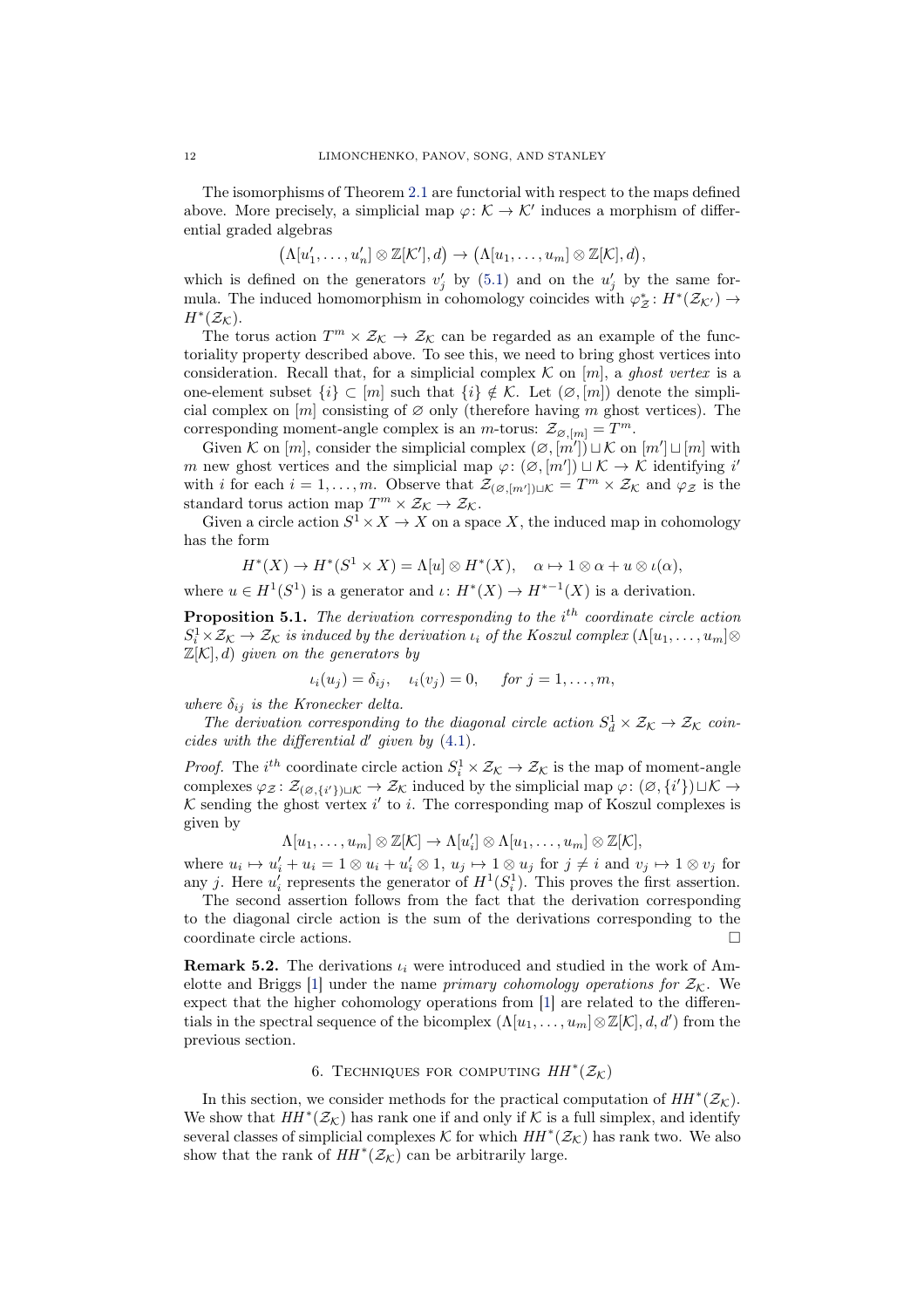**Proposition 6.1.** For a simplicial complex K on the vertex set  $[m]$ , the following conditions are equivalent:

- (a) all full subcomplexes of  $K$  are acyclic;
- (b)  $\mathcal{K} = \Delta^{m-1}$  and  $\mathcal{Z}_{\mathcal{K}} = (D^2)^m$ ;
- (c)  $\mathcal{Z}_\mathcal{K}$  is acyclic;
- (d)  $HH^*(\mathcal{Z}_\mathcal{K}) = HH^{0,0}(\mathcal{Z}_\mathcal{K}) = \mathbb{Z}.$

*Proof.* (a)⇒(b) A minimal non-face of K is a full subcomplex that is not acyclic, as it is the boundary of a simplex. Hence, if all full subcomplexes are acyclic, then every subset of  $[m]$  is a face of K, so  $\mathcal{K} = \Delta^{m-1}$ .

- (b)⇒(c) Obvious.
- $(c) \Rightarrow (a)$  This follows from Theorem [2.1.](#page-3-2)
- $(b)$ ⇒(d) Obvious.
- $(d)$ ⇒(b) This follows from Corollary [4.6.](#page-9-0)

<span id="page-12-1"></span>Next is the basic example when the double cohomology has rank 2.

**Proposition 6.2.** Let  $K = \partial \Delta^{m-1}$ , the boundary of an  $(m-1)$ -simplex. Then,

$$
HH^{-k,2\ell}(\mathcal{Z}_{\mathcal{K}}) = \begin{cases} \mathbb{Z} & \text{for } (-k,2\ell) = (0,0), (-1,2m); \\ 0 & \text{otherwise.} \end{cases}
$$

*Proof.* Using the isomorphism  $H^*(\mathcal{Z}_\mathcal{K}) \cong H(R^*(\mathcal{K}), d)$  (see Section [2\)](#page-2-0), the only nontrivial cohomology groups are

$$
H^{0}(\mathcal{Z}_{\mathcal{K}}) = H^{0,0}(\mathcal{Z}_{\mathcal{K}}) \cong \mathbb{Z}\langle [1] \rangle;
$$
  

$$
H^{2m-1}(\mathcal{Z}_{\mathcal{K}}) = H^{-1,2m}(\mathcal{Z}_{\mathcal{K}}) \cong \mathbb{Z}\langle [u_1v_2v_3\cdots v_m] \rangle,
$$

where  $u_1v_2v_3\cdots v_m$  is a d-cocycle. Hence, the induced differential d' on  $H^*(\mathcal{Z}_\mathcal{K})\cong$  $H(R^*(\mathcal{K}), d)$  is trivial, so  $HH^*(\mathcal{Z}_{\mathcal{K}})$  is the same as  $H^*(\mathcal{Z}_{\mathcal{K}})$ .

Recall the cochain complex  $CH^*(\mathcal{Z}_\mathcal{K})$  giving  $HH^*(\mathcal{Z}_\mathcal{K})$ , see [\(3.4\)](#page-5-4). Let  $\mathcal{K} * \mathcal{L}$ denote the simplicial join. Observe that  $\mathcal{Z}_{\mathcal{K}*\mathcal{L}} \cong \mathcal{Z}_{\mathcal{K}} \times \mathcal{Z}_{\mathcal{L}}$ . Then next result shows that the double cohomology can be arbitrarily large.

<span id="page-12-0"></span>**Theorem 6.3.** For two simplicial complexes K and L, if either  $H^*(\mathcal{Z}_\mathcal{K})$  or  $H^*(\mathcal{Z}_\mathcal{L})$ is projective over the coefficients then there is an isomorphism of chain complexes

(6.1) 
$$
CH^*(\mathcal{Z}_{\mathcal{K}\ast\mathcal{L}})\cong CH^*(\mathcal{Z}_{\mathcal{K}})\otimes CH^*(\mathcal{Z}_{\mathcal{L}}).
$$

In particular, we have  $HH^*(\mathcal{Z}_{K^*\mathcal{L}}) \cong HH^*(\mathcal{Z}_{\mathcal{K}}) \otimes HH^*(\mathcal{Z}_{\mathcal{L}})$  with field coefficients. The same statement holds for the double homology  $HH_*$ .

Proof. The map

<span id="page-12-4"></span>
$$
\phi\colon \mathit{CH}^\ast(\mathcal Z_{\mathcal K})\oplus_{\mathit{CH}^\ast(\mathcal Z_{\varnothing})}\mathit{CH}^\ast(\mathcal Z_{\mathcal L})\to \mathit{CH}^\ast(\mathcal Z_{\mathcal K\ast\mathcal L})
$$

induced by the Hochster decomposition [\(2.2\)](#page-3-1) has a retraction given by projections onto the factors. The projections are cochain maps because, for every  $x \notin \mathcal{K}$  and a subset I of the set  $V(K)$  of vertices in K, the map

$$
(\mathcal{K} * \mathcal{L})_I \to (\mathcal{K} * \mathcal{L})_{I \cup \{x\}}
$$

is trivial, and similarly for  $\mathcal{L}$ . So we get that

(6.2) 
$$
CH^*(\mathcal{Z}_{K^*\mathcal{L}}) \cong CH^*(\mathcal{Z}_{K}) \oplus_{CH^*(\mathcal{Z}_{\varnothing})} CH^*(\mathcal{Z}_{\mathcal{L}}) \oplus \mathrm{coker}\phi,
$$

<span id="page-12-3"></span><span id="page-12-2"></span>where

(6.3) 
$$
\operatorname{coker} \phi = \bigoplus_{\substack{\varnothing \neq I \subset V(\mathcal{K}), \\ \varnothing \neq J \subset V(\mathcal{L})}} \widetilde{H}^*((\mathcal{K} * \mathcal{L})_{I \cup J}) \cong \bigoplus_{\substack{\varnothing \neq I \subset V(\mathcal{K}), \\ \varnothing \neq J \subset V(\mathcal{L})}} \widetilde{H}^*(\mathcal{K}_I) \otimes \widetilde{H}^*(\mathcal{L}_J).
$$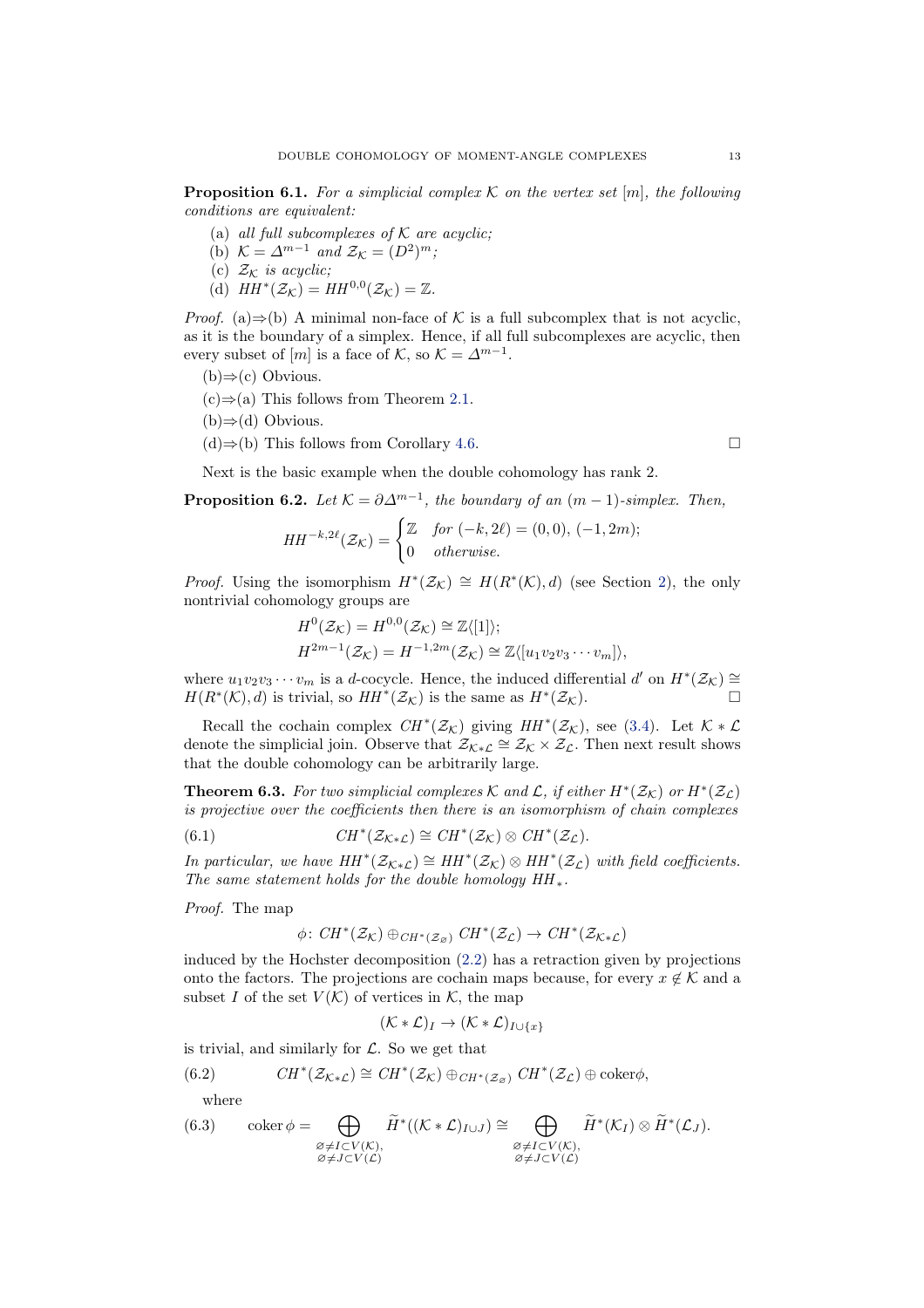Here, the second isomorphism in  $(6.3)$  follows from the Künneth theorem together with the hypothesis on the projectiveness of  $H^*(\mathcal{Z}_\mathcal{K})$  or  $H^*(\mathcal{Z}_\mathcal{L})$ . Therefore we have that

<span id="page-13-0"></span>(6.4) 
$$
\operatorname{coker} \phi \cong \overline{CH}^*(\mathcal{Z}_\mathcal{K}) \otimes \overline{CH}^*(\mathcal{Z}_\mathcal{L}).
$$

where  $\overline{CH}^*(\mathcal{Z}_\mathcal{K})$  is the cokernel of  $CH^*(\mathcal{Z}_\mathcal{B}) \to CH^*(\mathcal{Z}_\mathcal{K})$  and similarly for  $\mathcal{L}$ . Then isomorphisms [\(6.2\)](#page-12-3) and [\(6.4\)](#page-13-0) imply [\(6.1\)](#page-12-4). The proof for  $HH_*$  is similar.

<span id="page-13-3"></span>The isomorphism of Theorem [6.3](#page-12-0) can be also deduced from the algebraic description of Theorem [4.3.](#page-7-0) We illustrate this by an example.

**Example 6.4.** Let  $\mathcal{K}_1 = \mathcal{K}_2 = \partial \Delta^1$ , two disjoint points. Then,  $\mathcal{K} = \mathcal{K}_1 * \mathcal{K}_2$  is the boundary of a square,  $\mathcal{Z}_{\mathcal{K}} \cong \mathcal{Z}_{\mathcal{K}_1} \times \mathcal{Z}_{\mathcal{K}_2} \cong S^3 \times S^3$  and  $HH^*(\mathcal{Z}_{\mathcal{K}_i}) = H^*(\mathcal{Z}_{\mathcal{K}_i})$  for  $i = 1, 2$  by Proposition [6.2.](#page-12-1) The nontrivial cohomology groups are

$$
H^{0}(\mathcal{Z}_{\mathcal{K}}) = H^{0,0}(\mathcal{Z}_{\mathcal{K}}) \cong \mathbb{Z}\langle 1 \rangle;
$$
  
\n
$$
H^{3}(\mathcal{Z}_{\mathcal{K}}) = H^{-1,4}(\mathcal{Z}_{\mathcal{K}}) \cong \mathbb{Z}\langle [u_1v_3], [u_2v_4] \rangle;
$$
  
\n
$$
H^{6}(\mathcal{Z}_{\mathcal{K}}) = H^{-2,8}(\mathcal{Z}_{\mathcal{K}}) \cong \mathbb{Z}\langle [u_1u_2v_3v_4] \rangle,
$$

where the vertex sets of  $\mathcal{K}_1$  and  $\mathcal{K}_2$  are  $\{1,3\}$  and  $\{2,4\}$ , respectively. Note that the induced differential d' is trivial, which yields  $HH^*(\mathcal{Z}_\mathcal{K}) = H^*(\mathcal{Z}_\mathcal{K})$  and  $HH^*(\mathcal{Z}_\mathcal{K}) \cong$  $HH^*(\mathcal{Z}_{\mathcal{K}_1})\otimes HH^*(\mathcal{Z}_{\mathcal{K}_2}).$ 

<span id="page-13-2"></span>In the previous examples  $HH^*(\mathcal{Z}_\mathcal{K})$  behaved like  $H^*(\mathcal{Z}_\mathcal{K})$ . Here is an example of a major difference.

**Theorem 6.5.** Let  $\mathcal{K} = \mathcal{K}' \sqcup pt$  be the disjoint union of a nonempty simplicial complex  $K'$  and a point. Then,

$$
HH^{-k,2\ell}(\mathcal{Z}_{\mathcal{K}}) = \begin{cases} \mathbb{Z} & \text{for } (-k,2\ell) = (0,0), (-1,4); \\ 0 & \text{otherwise.} \end{cases}
$$

*Proof.* Assume K' to be a simplicial complex on  $[m]$ , and let  $\overline{[m]} := [m] \sqcup \{0\}$  be the vertex set of  $K$ , with 0 being the added disjoint vertex. Consider the cochain complex  $CH^*(\mathcal{Z}_\mathcal{K}) = (H^*(\mathcal{Z}_\mathcal{K}), d')$  giving  $HH^*(\mathcal{Z}_\mathcal{K})$ . We define a weight

$$
w(J):=\sum_{j\in J}j
$$

for each subset  $J \subset \overline{[m]}$  and consider the following increasing filtration

(6.5) 
$$
\varnothing = F_{-1} \subset F_0 \subset \cdots \subset F_{p-1} \subset F_p \subset F_{p+1} \subset \cdots \subset F_{\frac{m(m+1)}{2}} = H^*(\mathcal{Z}_\mathcal{K})
$$
of  $H^*(\mathcal{Z}_\mathcal{K}) = \bigoplus_{p \in \widetilde{H}^*}(K_p)$ , where

of  $H^*(\mathcal{Z}_\mathcal{K}) = \bigoplus_{J \subset \overline{[m]}} \widetilde{H}^*(\mathcal{K}_J)$ , where

$$
F_p H^n(\mathcal{Z}_\mathcal{K}) := \bigoplus_{J \subset \overline{[m]} \colon w(J) \leqslant p} \widetilde{H}^{n-|J|-1}(\mathcal{K}_J).
$$

The associated spectral sequence converges to  $HH^*(\mathcal{Z}_\mathcal{K})$  and has the  $E_0$ -page

$$
E_0^{p,q} = (F_p H^{p+q}(\mathcal{Z}_\mathcal{K})/F_{p-1} H^{p+q}(\mathcal{Z}_\mathcal{K})) = \bigoplus_{J \subset [m]: \ w(J) = p} \widetilde{H}^{p+q-|J|-1}(\mathcal{K}_J)
$$

with the differential  $d_0: E_0^{p,q} \to E_0^{p,q-1}$  given by

<span id="page-13-1"></span>(6.6) 
$$
\bigoplus_{J \subset \overline{[m]} \colon w(J) = p} \left( \widetilde{H}^{p+q-|J|-1}(\mathcal{K}_J) \xrightarrow{d'} \widetilde{H}^{p+q-|J|-1}(\mathcal{K}_{J \setminus \{0\}}) \right).
$$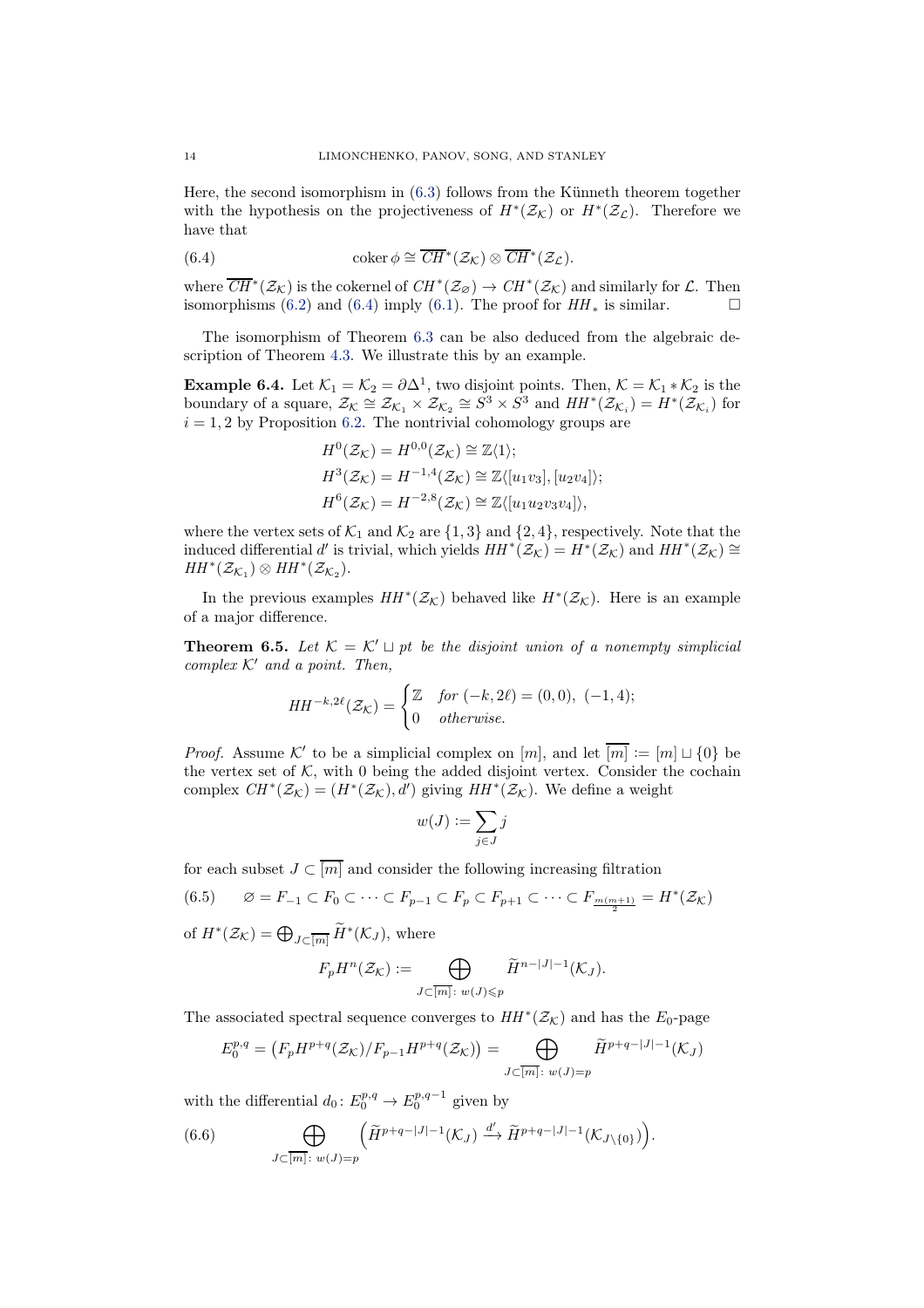<span id="page-14-0"></span>

FIGURE 2. The  $E_1$ -page and the differentials.

We now calculate the  $E_1$ -page. Note that the differential  $d'$  in [\(6.6\)](#page-13-1) is an isomorphism unless  $0 \in J$ . For  $w(J) = p = 0$ , we have

$$
E_1^{0,*} = \text{coker}(\widetilde{H}^{-1}(\mathcal{K}_{\{0\}})) \to \widetilde{H}^{-1}(\mathcal{K}_{\varnothing})) \cong \mathbb{Z} = E_1^{0,0}.
$$

Now consider the case  $w(J) = p \ge 1$ . Since 0 is an isolated vertex in K, the differential d' in [\(6.6\)](#page-13-1) is an isomorphism unless  $p + q - |J| - 1 = 0$ . Therefore,

$$
E_1^{p,q} = \bigoplus_{\substack{J \subset [m] \\ w(J) = p}} \ker\left(\widetilde{H}^{p+q-|J|-1}(\mathcal{K}_J) \xrightarrow{d'} \widetilde{H}^{p+q-|J|-1}(\mathcal{K}_{J \setminus \{0\}})\right) = \bigoplus_{\substack{0 \in J \subset \overline{[m]} \\ |J| = p+q-1 \\ w(J) = p}} \mathbb{Z}_J,
$$

where  $\mathbb{Z}_J$  denotes the summand  $\mathbb Z$  corresponding to a subset J. We rewrite the above as

$$
E_1^{p,*} = \bigoplus_{\substack{0 \in J \subset \overline{[m]} \\ w(J) = p}} \mathbb{Z}_J \oplus \bigoplus_{\substack{0 \in J \subset \overline{[m]} \\ w(J) = p \\ 1 \notin J}} \mathbb{Z}_J, \qquad p \geqslant 1.
$$

For  $p \geqslant 2$ , the differential  $d_1: E_1^{p,*} \to E_1^{p-1,*}$  maps  $\bigoplus_{0 \in J \subset \overline{[m]}}$  $w(J)=p$ <br> $1\in J$  $\mathbb{Z}_J$  isomorphically

to  $\bigoplus_{\substack{0 \in J \subset \overline{[m]} \\ w(J)=p-1}}$  $1\notin J$  $\mathbb{Z}_J$  and maps  $\bigoplus_{\substack{0 \in J \subset \overline{[m]} \\ w(J)=p}}$  $1\notin J$  $\mathbb{Z}_J$  to 0. Also,  $d_1$  maps  $E_1^{0,0} = \mathbb{Z}_{\varnothing}$  and

 $E_1^{1,2} = \mathbb{Z}_{\{0,1\}}$  to zero. See Figure [2.](#page-14-0) Therefore, the spectral sequence collapses at  $E_2$ -page, and we have

$$
E_2^{p,q} = E_{\infty}^{p,q} = \begin{cases} \mathbb{Z} & (p,q) = (0,0) \text{ or } (1,2), \\ 0 & \text{otherwise}, \end{cases}
$$

which completes the proof.  $\Box$ 

**Example 6.6.** Let  $K$  be m disjoint points. The nontrivial cohomology groups of  $\mathcal{Z}_\mathcal{K}$  are

$$
H^{0}(\mathcal{Z}_{\mathcal{K}}) = H^{0,0}(\mathcal{Z}_{\mathcal{K}}) \cong \mathbb{Z},
$$
  

$$
H^{q+1}(\mathcal{Z}_{\mathcal{K}}) = H^{-q+1,2q}(\mathcal{Z}_{\mathcal{K}}) \cong \mathbb{Z}^{(q-1)\binom{m}{q}}, \quad 2 \leq q \leq m,
$$

see [\[5,](#page-24-3) Example 4.7.6]. In fact,  $\mathcal{Z}_\mathcal{K}$  is homotopy equivalent to a wedge of spheres. The group  $H^{-q+1,2q}(\mathcal{Z}_\mathcal{K})$  is generated by the cohomology classes  $[u_J v_i]$  with  $|J| =$  $q-1$  and  $i \notin J$  subject to the relations arising from  $du_L$  with  $|L| = q$ . The double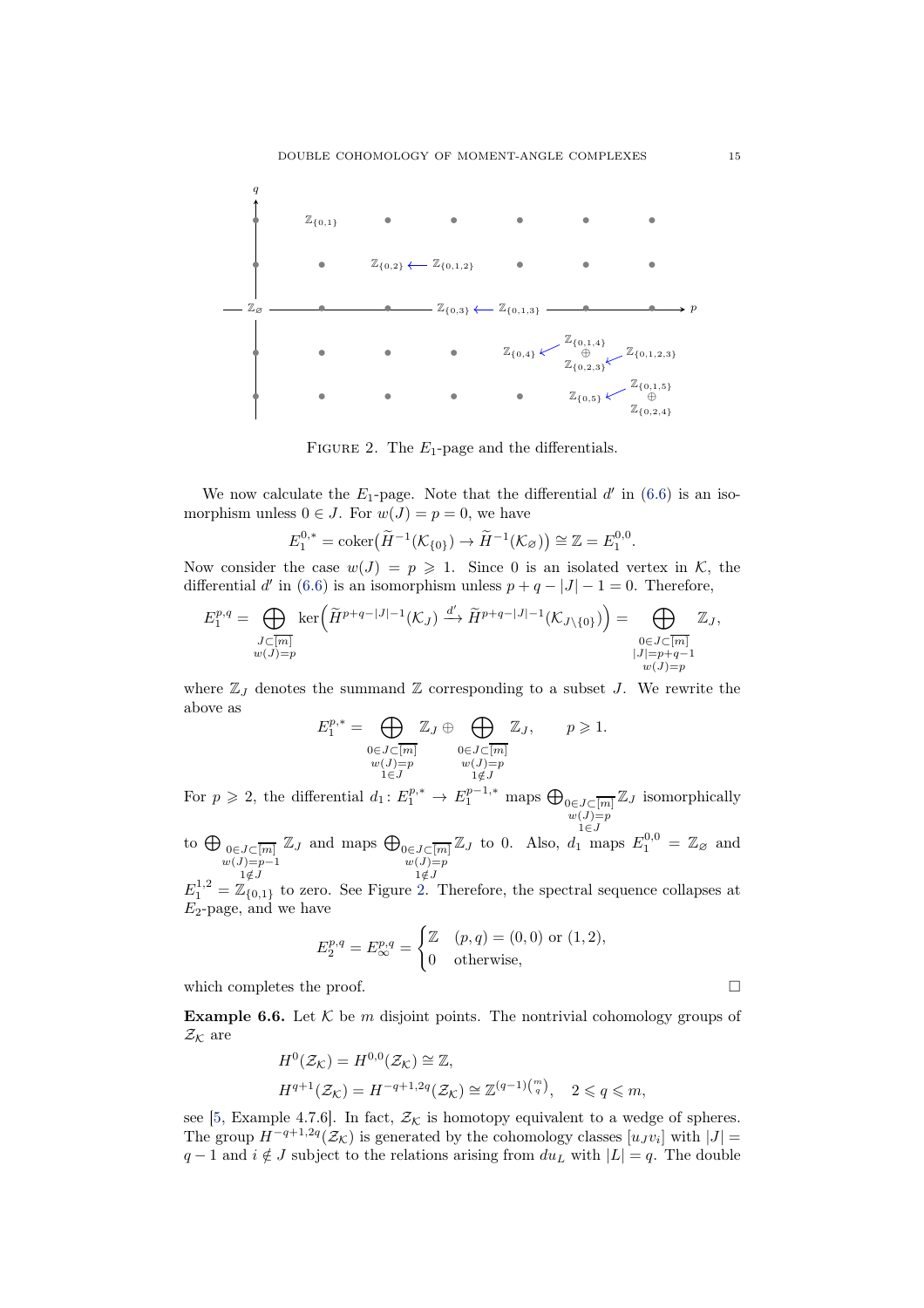cohomology groups  $HH^*(\mathcal{Z}_\mathcal{K})$  are therefore the cohomology groups of the cochain complex

$$
0 \longrightarrow H^{-m+1,2m}(\mathcal{Z}_{\mathcal{K}}) \stackrel{d'}{\longrightarrow} \cdots \stackrel{d'}{\longrightarrow} H^{-2,6}(\mathcal{Z}_{\mathcal{K}}) \stackrel{d'}{\longrightarrow} H^{-1,4}(\mathcal{Z}_{\mathcal{K}}) \longrightarrow 0
$$

together with  $HH^{0,0}(\mathcal{Z}_{\mathcal{K}}) \cong \mathbb{Z}$ . The differential  $d' : H^{-2,6}(\mathcal{Z}_{\mathcal{K}}) \to H^{-1,4}(\mathcal{Z}_{\mathcal{K}})$  is given by

$$
d'[u_i u_j v_k] = [u_j v_k] - [u_i v_k]
$$

and therefore has cokernel of rank 1. Hence,  $HH^3(\mathcal{Z}_\mathcal{K}) = HH^{-1,4}(\mathcal{Z}_\mathcal{K}) \cong \mathbb{Z}$ . By Theorem [6.5,](#page-13-2)  $HH^n(\mathcal{Z}_\mathcal{K}) = 0$  for  $n \geq 4$ . Looking at the Betti numbers of this computation gives the binomial identity

$$
\sum_{q=2}^{m} (-1)^q (q-1) \binom{m}{q} = 1.
$$

<span id="page-15-0"></span>Here is another example of a family of simplicial complexes with  $HH^*(\mathcal{Z}_\mathcal{K})$  of rank two.

**Theorem 6.7.** Let  $K = K' \cup_{\sigma} \Delta^n$  be a simplicial complex obtained from a nonempty simplicial complex  $K'$  by gluing an n-simplex along a proper, possibly empty, face  $\sigma \in \mathcal{K}$ . Then either  $\mathcal K$  is a simplex, or

$$
HH^{-k,2\ell}(\mathcal{Z}_{\mathcal{K}}) = \begin{cases} \mathbb{Z} & \text{for } (-k,2\ell) = (0,0), (-1,4); \\ 0 & \text{otherwise.} \end{cases}
$$

*Proof.* Let  $[m]$  be the vertex set of K', and let  $V(\sigma) \subset [m]$  be the vertex set of  $\sigma$ . Let  $|V(\sigma)| = s$ . We may assume  $s < m$ , as otherwise  $\mathcal{K} = \Delta^n$  is a simplex.

If  $n = 0$ , then  $K = K' \sqcup pt$  and we are in the situation of Theorem [6.5.](#page-13-2)

We first consider the case when  $s = n > 0$ , that is,  $\sigma$  is a facet of  $\Delta^n$ . Let  $m + 1$ be the unique vertex of  $\Delta^n$  not contained in  $\sigma$ , so that  $[m+1]$  is the vertex set of K. Let  $\mathcal{L} = \mathcal{K}'_{[m]\setminus V(\sigma)} \sqcup \{m+1\}$ . By Theorem [6.5,](#page-13-2) the double cohomology of  $\mathcal{Z}_{\mathcal{L}}$ has the required form. We claim that  $HH^*(\mathcal{Z}_\mathcal{K}) \cong HH^*(\mathcal{Z}_\mathcal{L})$ . Indeed, consider the cochain complexes  $CH^*(\mathcal{Z}_\mathcal{K})$  and  $CH^*(\mathcal{Z}_\mathcal{L})$ . Since  $\mathcal L$  is a full subcomplex of  $\mathcal K$ , we use Proposition [4.8](#page-9-1) to get a cochain map

(6.7) 
$$
CH^*(\mathcal{Z}_\mathcal{L}) \to CH^*(\mathcal{Z}_\mathcal{K}).
$$

Let  $A$  be the cokernel of  $(6.7)$ . Then we have

<span id="page-15-1"></span>
$$
A \cong \bigoplus_{J \in \mathcal{T}} \widetilde{H}^*(\mathcal{K}_J),
$$

where  $\mathcal{T} = \{J \in [m+1]: J \cap V(\sigma) \neq \emptyset\}$ . We now calculate the cohomology of A using a spectral sequence as in the proof of Theorem [6.5.](#page-13-2) Here we use the weight function  $w: \mathcal{T} \to \mathbb{Z}_{\geq 0}$  defined by  $w(J) = |J \cap [m]|$ ; it counts the number of elements in  $J \subset [m+1]$  after removing  $m+1$ . Then, we define

$$
F_p := \bigoplus_{J \in \mathcal{T}: w(J) \leqslant p} \widetilde{H}^*(\mathcal{K}_J),
$$

which gives rise to a bounded increasing filtration on A.

The  $E_0$ -term of the associated spectral sequence breaks up into a direct sum of complexes

$$
\bigoplus_{J\in\mathcal{T}\colon m+1\in J}\left(\widetilde{H}^*(\mathcal{K}_J)\to\widetilde{H}^*(\mathcal{K}_{J\setminus\{m+1\}})\right).
$$

Since each inclusion  $\mathcal{K}_{J\setminus\{m+1\}} \to \mathcal{K}_J$  is a homotopy equivalence,  $E_0$  is an acyclic complex, which implies that  $E_1$  is trivial. Hence, the chain complex A is acyclic, so that the map  $HH^*(\mathcal{L}) \to HH^*(\mathcal{K})$  induced by [\(6.7\)](#page-15-1) is an isomorphism, as claimed.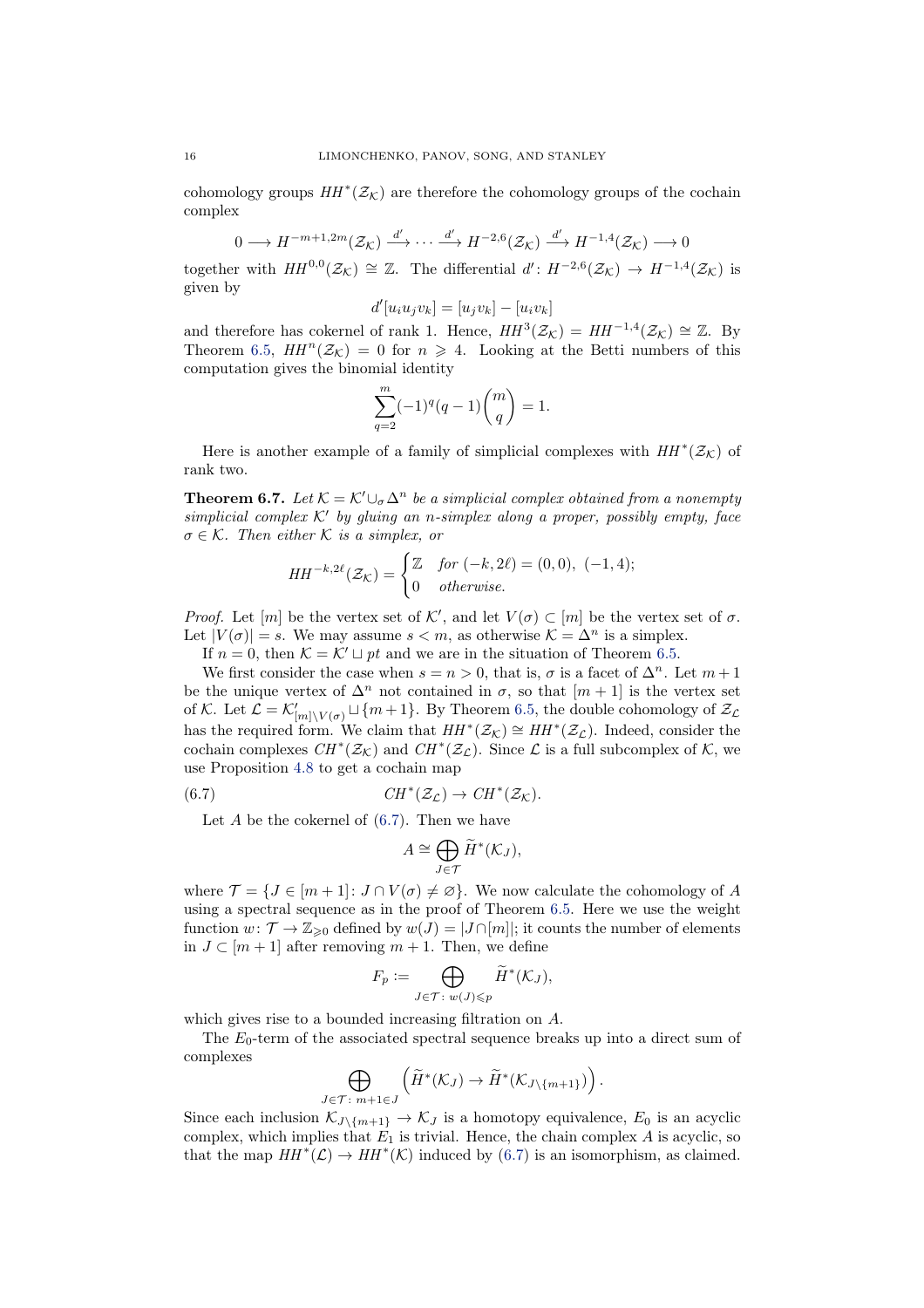Now consider the case where  $s < n$ . In this case, K can be obtained from K' by iterating the procedure of attaching a simplex along a facet:

$$
\mathcal{K} = \mathcal{K}' \cup_{\sigma} \Delta^n = \left( \left( (\mathcal{K}' \cup_{\sigma} \Delta^s) \cup_{\Delta^s} \Delta^{s+1} \right) \cdots \cup_{\Delta^{n-1}} \Delta^n \right).
$$

Hence, the result follows by applying the argument above inductively.  $\Box$ 

<span id="page-16-0"></span>**Theorem 6.8.** For a simplicial complex K, the following conditions are equivalent:

- (a) all full subcomplexes of  $K$  are homotopy discrete sets of points;
- (b) K is flag and its one-skeleton  $sk^1(\mathcal{K})$  is a chordal graph;
- (c)  $K$  can be obtained by iterating the procedure of attaching a simplex along a (possibly empty) face, starting from a simplex.

Each of the conditions above implies that  $K$  is either a simplex, or

$$
HH^{-k,2\ell}(\mathcal{Z}_{\mathcal{K}}) = \begin{cases} \mathbb{Z} & \text{for } (-k,2\ell) = (0,0), (-1,4); \\ 0 & \text{otherwise.} \end{cases}
$$

*Proof.* (a)  $\Rightarrow$  (b) If K is not flag, then any minimal non-face with  $\geq 3$  vertices is a full subcomplex that is not homotopy discrete. Similarly, if  $sk^1(\mathcal{K})$  is not chordal, then any its chordless cycle with  $\geq 4$  vertices is a full subcomplex that is not homotopy discrete.

 $(b) \Rightarrow (c)$  This follows by considering a perfect elimination ordering on the vertex set of  $K$ , as in the proof of [\[6,](#page-24-0) Theorem 4.6].

(c)⇒(a) If K is obtained as described in (c), then each full subcomplex  $\mathcal{K}_I$  is obtained by the same procedure. This implies that each  $\mathcal{K}_I$  is a disjoint union of contractible spaces.

The formula for the double cohomology follows from the description in (c) and Theorem [6.7.](#page-15-0)  $\Box$ 

Remark 6.9. Note that the class of simplicial complexes described in Theorem [6.7](#page-15-0) is strictly larger than that described in Theorem [6.8:](#page-16-0) in the former case one starts with an arbitrary simplicial complex  $K'$ , while in the latter one starts with a simplex. Also, the class described in Theorem [6.7](#page-15-0) does not exhaust all examples with double cohomology of rank 2 in bidegrees  $(0, 0)$  and  $(-1, 4)$ , as we illustrate in Subsection [8.2.](#page-21-1)

**Remark 6.10.** If K is flag and  $sk^1(\mathcal{K})$  is a chordal graph, then K is a Golod complex, and  $\mathcal{Z}_\mathcal{K}$  is homotopy equivalent to a wedge of spheres by [\[6,](#page-24-0) Theorem 4.6]. Conversely, if K is a Golod complex, then  $sk^1(\mathcal{K})$  is a chordal graph, but K may fail to be flag. Also, if  $sk^1(\mathcal{K})$  is a chordal graph, then  $\mathcal{Z_K}$  may fail to be homotopy equivalent to a wedge of spheres, and  $K$  may fail to be Golod. An example of this situation is provided by a minimal (6-vertex) triangulation of  $\mathbb{R}P^2$ , see Example [3.3](#page-5-0) and [\[6,](#page-24-0) Example 3.3].

**Remark 6.11.** The condition that  $\mathcal{Z}_k$  is homotopy equivalent to a wedge of spheres does not imply the same condition for  $K$  itself. An example of this situation is provided by a minimal (7-vertex) triangulation of a 2-torus  $T^2$ , see [\[9,](#page-24-6) Proposi-tion 2.2. By [\[7,](#page-24-7) Theorem 1.3], if  $K$  is a triangulation of a closed connected surface, then  $K$  is Golod if and only if it is 1-neighborly, that is, any two vertices in  $K$  are connected by an edge. Clearly, such  $K$  cannot be flag.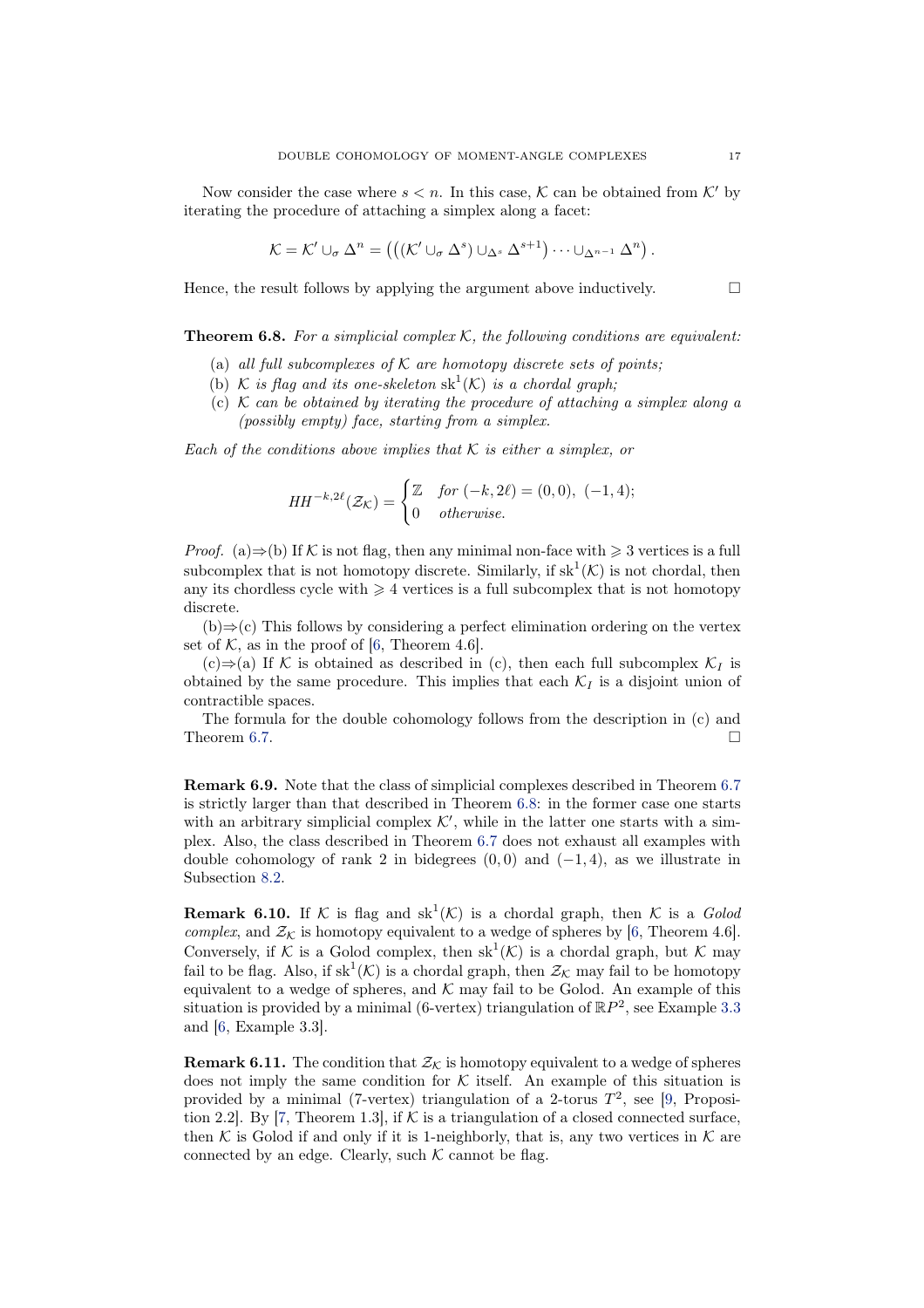#### 7. The case of an m-cycle

<span id="page-17-1"></span>Here we apply the technique developed in the previous section to calculate the double cohomology of the moment-angle complex  $\mathcal{Z}_c$  corresponding to an mcycle  $\mathcal{L}$ . By a result of McGavran [\[10\]](#page-24-8), the moment-angle complex  $\mathcal{Z}_{\mathcal{L}}$  is homeomorphic to a connected sum of sphere products:

$$
\mathcal{Z}_{\mathcal{L}} \cong \mathop{H}_{k=3}^{m-1} (S^k \times S^{m+2-k})^{\#(k-2)\binom{m-2}{k-1}}.
$$

<span id="page-17-3"></span>**Example 7.1.** Let  $\mathcal{L}$  be a 5-cycle (the boundary of a pentagon) with the vertices numbered counterclockwise. Then we have  $\mathcal{Z}_{\mathcal{L}} \cong (S^3 \times S^4)^{\#5}$ . The nontrivial cohomology groups and their generators in the Koszul dga [\(2.1\)](#page-3-0) are given by

$$
H^{0}(\mathcal{Z}_{\mathcal{L}}) = H^{0,0}(\mathcal{Z}_{\mathcal{K}}) \cong \mathbb{Z}\langle 1 \rangle,
$$
  
\n
$$
H^{3}(\mathcal{Z}_{\mathcal{L}}) = H^{-1,4}(\mathcal{Z}_{\mathcal{K}}) \cong \mathbb{Z}\langle [u_{1}v_{3}], [u_{1}v_{4}], [u_{2}v_{4}], [u_{2}v_{5}], [u_{3}v_{5}]\rangle,
$$
  
\n
$$
H^{4}(\mathcal{Z}_{\mathcal{L}}) = H^{-2,6}(\mathcal{Z}_{\mathcal{K}}) \cong \mathbb{Z}\langle [u_{4}u_{5}v_{2}], [u_{2}u_{3}v_{5}], [u_{5}u_{1}v_{3}], [u_{3}u_{4}v_{1}], [u_{1}u_{2}v_{4}]\rangle,
$$
  
\n
$$
H^{7}(\mathcal{Z}_{\mathcal{L}}) = H^{-3,10}(\mathcal{Z}_{\mathcal{K}}) \cong \mathbb{Z}\langle [u_{1}u_{2}u_{3}v_{4}v_{5}]\rangle,
$$

see  $[5, Example 4.6.11]$ . There is only one nontrivial differential  $d'$ :

$$
0 \longrightarrow H^{-2,6}(\mathcal{Z}_{\mathcal{L}}) \stackrel{d'}{\longrightarrow} H^{-1,4}(\mathcal{Z}_{\mathcal{L}}) \longrightarrow 0.
$$

It is given on the basis elements by

$$
d'[u_4u_5v_2] = [u_5v_2] - [u_4v_2] = [u_2v_5] - [u_2v_4],
$$
  
\n
$$
d'[u_2u_3v_5] = [u_3v_5] - [u_2v_5],
$$
  
\n
$$
d'[u_5u_1v_3] = [u_1v_3] - [u_5v_3] = [u_1v_3] - [u_3v_5],
$$
  
\n
$$
d'[u_3u_4v_1] = [u_4v_1] - [u_3v_1] = [u_1v_4] - [u_1v_3],
$$
  
\n
$$
d'[u_1u_2v_4] = [u_2v_4] - [u_1v_4].
$$

The corresponding matrix

$$
\begin{pmatrix} 0 & 0 & 1 & -1 & 0 \cr 0 & 0 & 0 & 1 & -1 \cr -1 & 0 & 0 & 0 & 1 \cr 1 & -1 & 0 & 0 & 0 \cr 0 & 1 & -1 & 0 & 0 \end{pmatrix}
$$

has rank 4 and defines a homomorphism onto a direct summand of  $\mathbb{Z}^5$ . It follows that the nontrivial double cohomology groups are

$$
HH^{0,0}(\mathcal{Z}_\mathcal{L}) \cong HH^{-1,4}(\mathcal{Z}_\mathcal{L}) \cong HH^{-2,6}(\mathcal{Z}_\mathcal{L}) \cong HH^{-3,10}(\mathcal{Z}_\mathcal{L}) \cong \mathbb{Z}.
$$

<span id="page-17-0"></span>The next result extends this calculation to an arbitrary m-cycle.

**Theorem 7.2.** Let  $\mathcal{L}$  be an m-cycle for  $m \geq 5$ . Then, the double cohomology of  $\mathcal{Z}_\mathcal{L}$  is

$$
HH^{-k,2\ell}(\mathcal{Z}_{\mathcal{L}}) = \begin{cases} \mathbb{Z}, & (-k,2\ell) = (0,0), (-1,4), (-m+3,2(m-2)), (-m+2,2m); \\ 0, & \text{otherwise.} \end{cases}
$$

*Proof.* Let K be the simplicial complex obtained by adding a 2-simplex  $\{1, 2, 3\}$ to  $\mathcal L$  and consider the natural inclusion  $\mathcal L \hookrightarrow \mathcal K$  (see Figure [3\)](#page-18-0). One can apply Theorem [6.7](#page-15-0) for  $K$ , which gives us

<span id="page-17-2"></span>(7.1) 
$$
HH^{-k,2\ell}(\mathcal{Z}_{\mathcal{K}}) = \begin{cases} \mathbb{Z}, & (-k,2\ell) = (0,0), (-1,4); \\ 0, & \text{otherwise.} \end{cases}
$$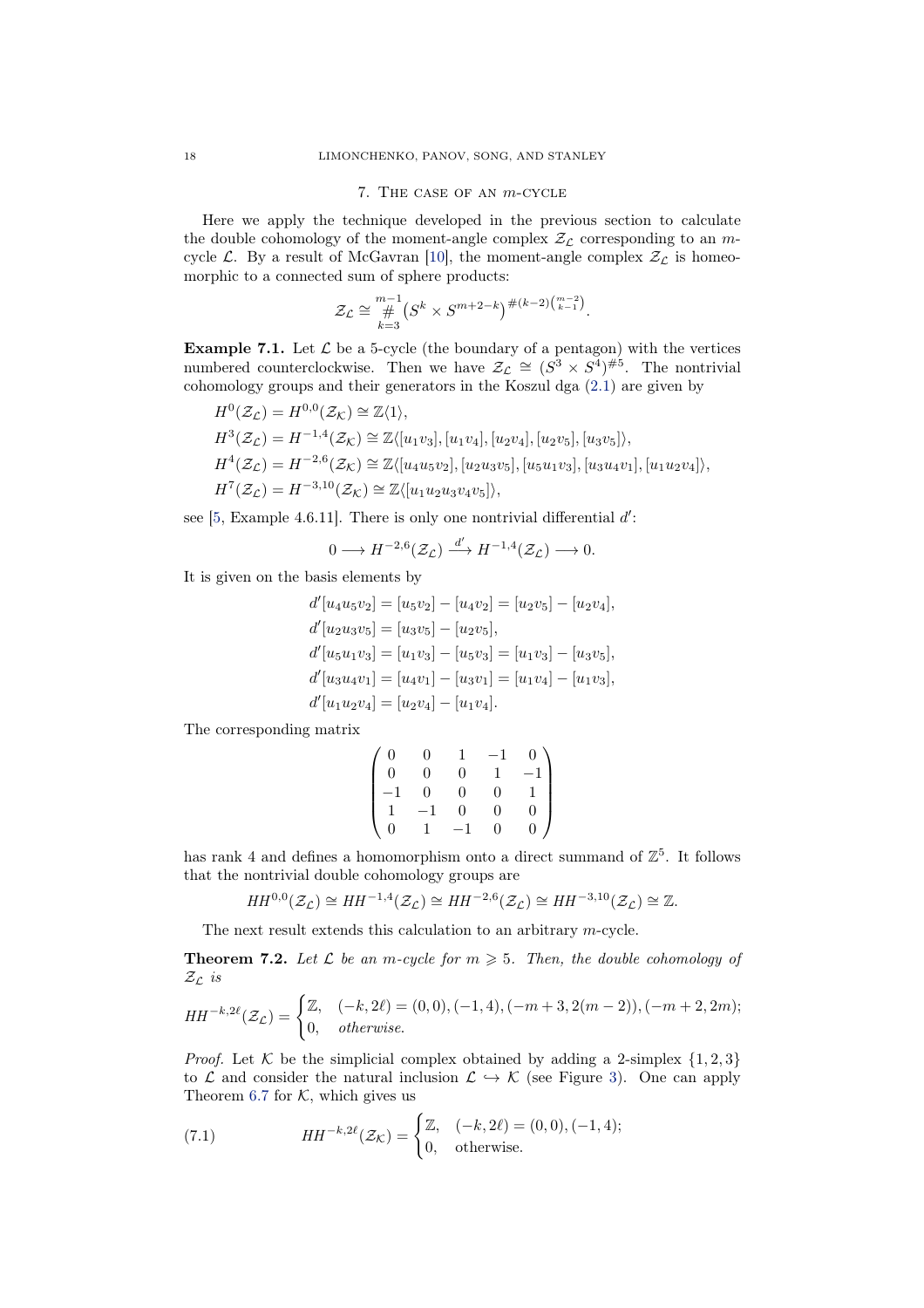<span id="page-18-0"></span>

FIGURE 3. An inclusion of  $m$ -gon to a simplicial complex.

<span id="page-18-1"></span>Now, we apply the functoriality property of Proposition [4.8](#page-9-1) to get chain maps

(7.2) 
$$
f: CH^*(\mathcal{Z}_\mathcal{K}) \to CH^*(\mathcal{Z}_\mathcal{L})
$$
 and  $g: CH_*(\mathcal{Z}_\mathcal{L}) \to CH_*(\mathcal{Z}_\mathcal{K})$ .

Recall from [\(4.2\)](#page-10-1) that the maps f and g in [\(7.2\)](#page-18-1) can be decomposed into  $\bigoplus_{p\geqslant 0} f^p$ and  $\bigoplus_{p\geqslant 0} g_p$  respectively. In this case, we only need to consider the cases  $p = 0$ and 1 because  $\widetilde{H}^p(\mathcal{K}_I)$  and  $\widetilde{H}^p(\mathcal{L}_I)$  vanish for  $p > 1$ .

First we consider the case  $p = 1$ . Note that  $\widetilde{H}^1(\mathcal{L}_I) = \mathbb{Z}$  only when  $I = [m]$ . In this case,  $H^1(\mathcal{K}_{[m]}) = \mathbb{Z}$  as well, hence coker  $f^1 = 0$ . Thus  $f^1$  yields a short exact sequence

<span id="page-18-2"></span>(7.3) 
$$
0 \longrightarrow \ker f^1 \longrightarrow CH^1(\mathcal{Z}_{\mathcal{K}}) \stackrel{f^1}{\longrightarrow} CH^1(\mathcal{Z}_{\mathcal{L}}) \longrightarrow 0.
$$

Observe that  $\tilde{H}^1(\mathcal{K}_I) = \mathbb{Z}$  if  $I = [m]$  or  $[m] \setminus \{2\}$ . In particular, when  $I = [m]$ , the map  $f_{[m]}^1: \widetilde{H}^1(\mathcal{K}_{[m]}) \to \widetilde{H}^1(\mathcal{L}_{[m]})$  is an isomorphism. Hence the chain complex ker  $f^1$  with the differential d' induced from that of  $CH^*(\mathcal{Z}_\mathcal{K})$  consists of a single nontrivial term ker  $(f_{[m]\setminus\{2\}}^1: \widetilde{H}^1(\mathcal{K}_{[m]\setminus\{2\}}) \to \widetilde{H}^1(\mathcal{L}_{[m]\setminus\{2\}}))$  which is of bidegree  $(-m+3, 2(m-1))$ . This implies that

(7.4) 
$$
H^{-k,2\ell}(\ker f^1, d') = \begin{cases} \mathbb{Z}, & (-k, 2\ell) = (-m+3, 2(m-1)); \\ 0, & \text{otherwise.} \end{cases}
$$

<span id="page-18-3"></span>Now, we consider the long exact sequence of double cohomology

$$
\cdots \longrightarrow HH^{-\ell+2,2\ell}(\mathcal{Z}_{\mathcal{K}}) \longrightarrow H^{-\ell+2,2\ell}(\mathcal{Z}_{\mathcal{L}}) \longrightarrow
$$
  

$$
H^{-\ell+3,2(\ell-1)}(\ker f^1, d') \to HH^{-\ell+3,2(\ell-1)}(\mathcal{Z}_{\mathcal{K}}) \to HH^{-\ell+3,2(\ell-1)}(\mathcal{Z}_{\mathcal{L}}) \to \cdots
$$

induced from the short exact sequence  $(7.3)$ . Then we conclude by  $(7.1)$  and  $(7.4)$ that

<span id="page-18-5"></span>(7.5) 
$$
HH^{-\ell+2,2\ell}(\mathcal{Z}_{\mathcal{L}}) = \begin{cases} H^{-m+3,2(m-1)}(\ker f^1, d') = \mathbb{Z}, & \ell = m; \\ 0, & \text{otherwise.} \end{cases}
$$

For the case  $p = 0$ , we consider the chain map  $g_0: CH_0(\mathcal{Z}_\mathcal{L}) \to CH_0(\mathcal{Z}_\mathcal{K})$ . We have  $H_0(\mathcal{K}_I) = H_0(\mathcal{L}_I)$  unless I satisfies  $\{1,3\} \subset I \subsetneq [m] \setminus \{2\}$ . In the latter case,

<span id="page-18-4"></span>
$$
\operatorname{rank} \widetilde{H}_0(\mathcal{L}_I) = \operatorname{rank} \widetilde{H}_0(\mathcal{K}_I) + 1.
$$

Hence, coker  $g_{0,I}$  is trivial for all  $I \subset [m]$  and ker  $g_{0,I}$  is of rank 1 only when  ${1,3} \subset I \subset [m]\backslash\{2\}$ . Therefore,  $g_0$  gives a short exact sequence of chain complexes

(7.6) 
$$
0 \longrightarrow \ker g_0 \longrightarrow CH_0(\mathcal{Z}_\mathcal{L}) \stackrel{g_0}{\longrightarrow} CH_0(\mathcal{Z}_\mathcal{K}) \longrightarrow 0,
$$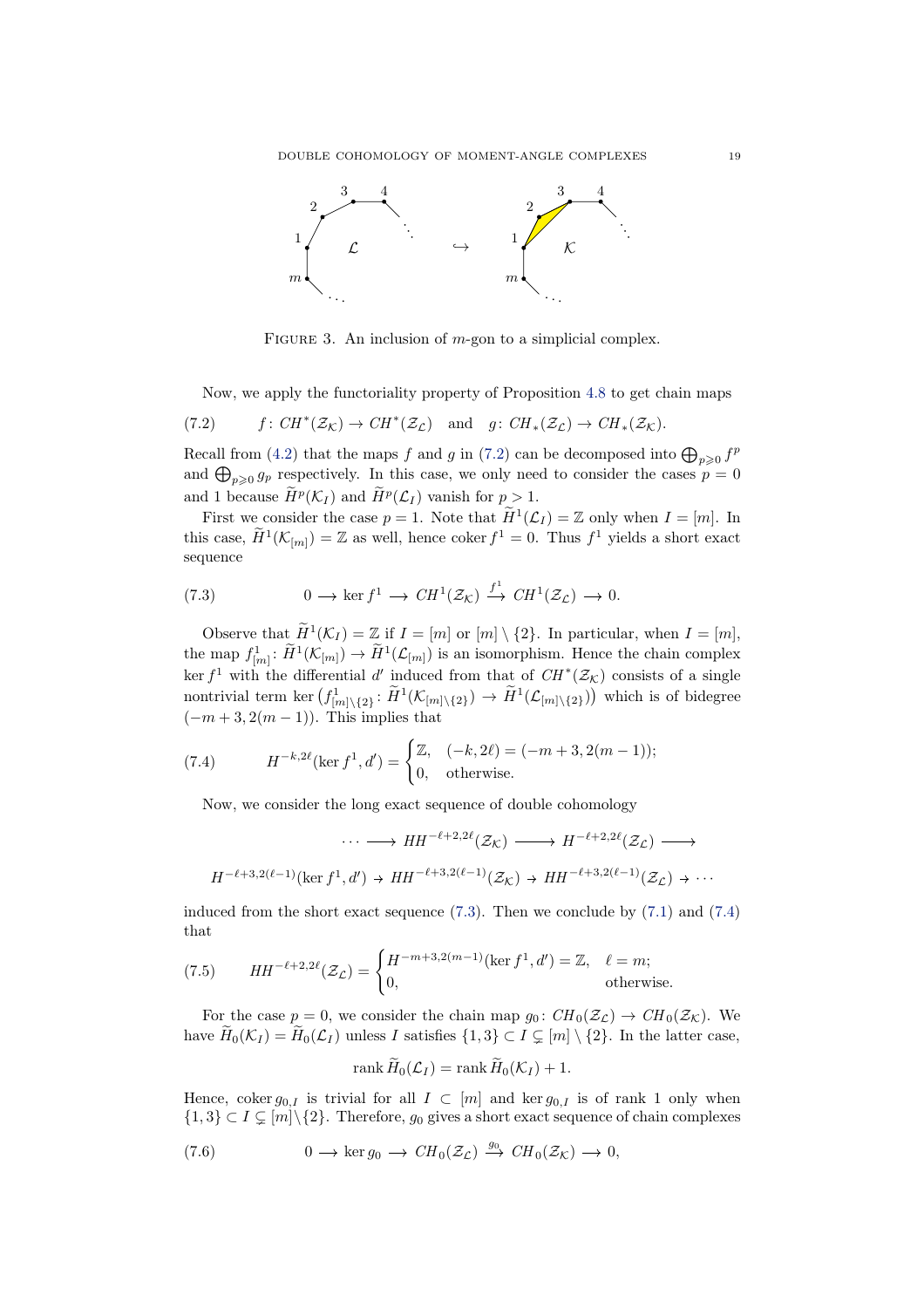where the chain complex ker  $g_0$  is given by

$$
(7.7) \quad 0 \to \ker g_{0,\{1,3\}} \xrightarrow{\partial'} \bigoplus_{\{1,3\} \subset I \subset [m] \setminus \{2\} \atop |I| = 3} \ker g_{0,I} \xrightarrow{\partial'} \cdots
$$

$$
\cdots \xrightarrow{\partial'} \bigoplus_{\{1,3\} \subset I \subsetneq [m] \setminus \{2\} \atop |I| = m - 3} \ker g_{0,I} \xrightarrow{\partial'} \bigoplus_{\{1,3\} \subset I \subsetneq [m] \setminus \{2\} \atop |I| = m - 2} \ker g_{0,I} \to 0.
$$

Here the bigrading of  $\bigoplus_{|I|=l} \{1,3\} \subset I \subsetneq [m]\setminus \{2\}$  ker  $g_{0,I}$  is  $(-l+1, 2l)$  and the total grading is  $\ell + 1$ . The boundary operator induced from that of  $CH_*(\mathcal{Z}_\mathcal{L})$  is given by

(7.8) 
$$
\partial' = - \sum_{\substack{\{1,3\} \subset I \subsetneq [m] \setminus \{2\}, \\ j \in [m] \setminus I}} \varepsilon(j, I) \phi_{0; I, j}
$$

where  $\phi_{0,I,j} : H_0(\mathcal{L}_I) \to H_0(\mathcal{L}_{I \cup \{j\}})$  is the homomorphism induced by the inclusion  $\mathcal{L}_I \hookrightarrow \mathcal{L}_{I \cup \{j\}}$ , see Subsection [3.1.](#page-4-2) To be more precise, if  $v_i$  is the *i*th vertex of  $\mathcal{L}$ , then ker  $g_{0,I}$  for  $\{1,3\} \subset I \subsetneq [m] \setminus \{2\}$  is generated by

<span id="page-19-0"></span>
$$
x_I := [v_1] - [v_3] \in H_0(\mathcal{L}_I) \subset H_{-|I|+1,2|I|}(\mathcal{Z}_\mathcal{L})
$$

and  $\phi_{0;I,j}$  sends  $x_I$  to  $x_{I\cup\{j\}}$ .

Now, we consider the augmented simplicial cochain complex  $\mathscr{C}^*$ 

$$
0 \to C^{-1} \to C^0 \to \cdots \to C^{m-6} \to C^{m-5} \to 0
$$

of the boundary  $\partial \Delta^{m-4}$  of the  $(m-4)$ -simplex on  $[m] \setminus \{1, 2, 3\}$ . For each simplex  $I \subsetneq [m] \setminus \{1, 2, 3\}$ , we denote by  $y_I$  the corresponding generator of the simplicial cochain group  $C^{|I|-1}$ . Then, the chain map  $\theta$ : ker  $g_0 \to \mathscr{C}^*[4]$  defined by  $\theta(x_I) =$  $-y_I$  is an isomorphism of chain complexes, where the grading of  $\mathscr{C}^*$  is shifted by 4 and the minus sign matches the minus sign in [\(7.8\)](#page-19-0). It follows that

$$
H_{-k,2\ell}(\ker g_0, \partial') = \begin{cases} \mathbb{Z}, & (-k, 2\ell) = (-m+3, 2(m-2)); \\ 0, & \text{otherwise.} \end{cases}
$$

Consider the homology long exact sequence of [\(7.6\)](#page-18-4):

$$
\cdots \longrightarrow HH_{-\ell+2,2(\ell-1)}(\mathcal{Z}_{\mathcal{K}}) \longrightarrow
$$
  

$$
H_{-\ell+1,2\ell}(\ker g_0,\partial') \to HH_{-\ell+1,2\ell}(\mathcal{Z}_{\mathcal{L}}) \longrightarrow HH_{-\ell+1,2\ell}(\mathcal{Z}_{\mathcal{K}}) \longrightarrow \cdots.
$$

Assuming  $m \geq 6$ , we have

<span id="page-19-1"></span>(7.9) 
$$
HH_{-\ell+1,2\ell}(\mathcal{Z}_{\mathcal{L}}) \cong \begin{cases} H_{-m+3,2(m-2)}(\ker g_0, \partial') = \mathbb{Z}, & \ell = m-2; \\ HH_{-1,4}(\mathcal{Z}_{\mathcal{K}}) = \mathbb{Z}, & \ell = 2; \\ 0, & \text{otherwise.} \end{cases}
$$

The double cohomology has the same form by the universal coefficient theorem, as  $HH_*(\mathcal{Z}_\mathcal{L})$  is free. The result follows from [\(7.5\)](#page-18-5) and [\(7.9\)](#page-19-1) together with the obvious isomorphism  $HH^{0,0}(\mathcal{Z}_{\mathcal{L}}) = \mathbb{Z}$ . For  $m = 5$ , we refer to Example [7.1.](#page-17-3)

**Remark 7.3.** When  $\mathcal L$  is a 4-cycle, we have  $HH^{-1,4}(\mathcal Z_{\mathcal L}) \cong \mathbb{Z}^2$  by Example [6.4.](#page-13-3) Hence, Proposition [7.2](#page-17-0) holds for the case of  $m = 4$  as well, by counting the degree  $(-1, 4)$  twice.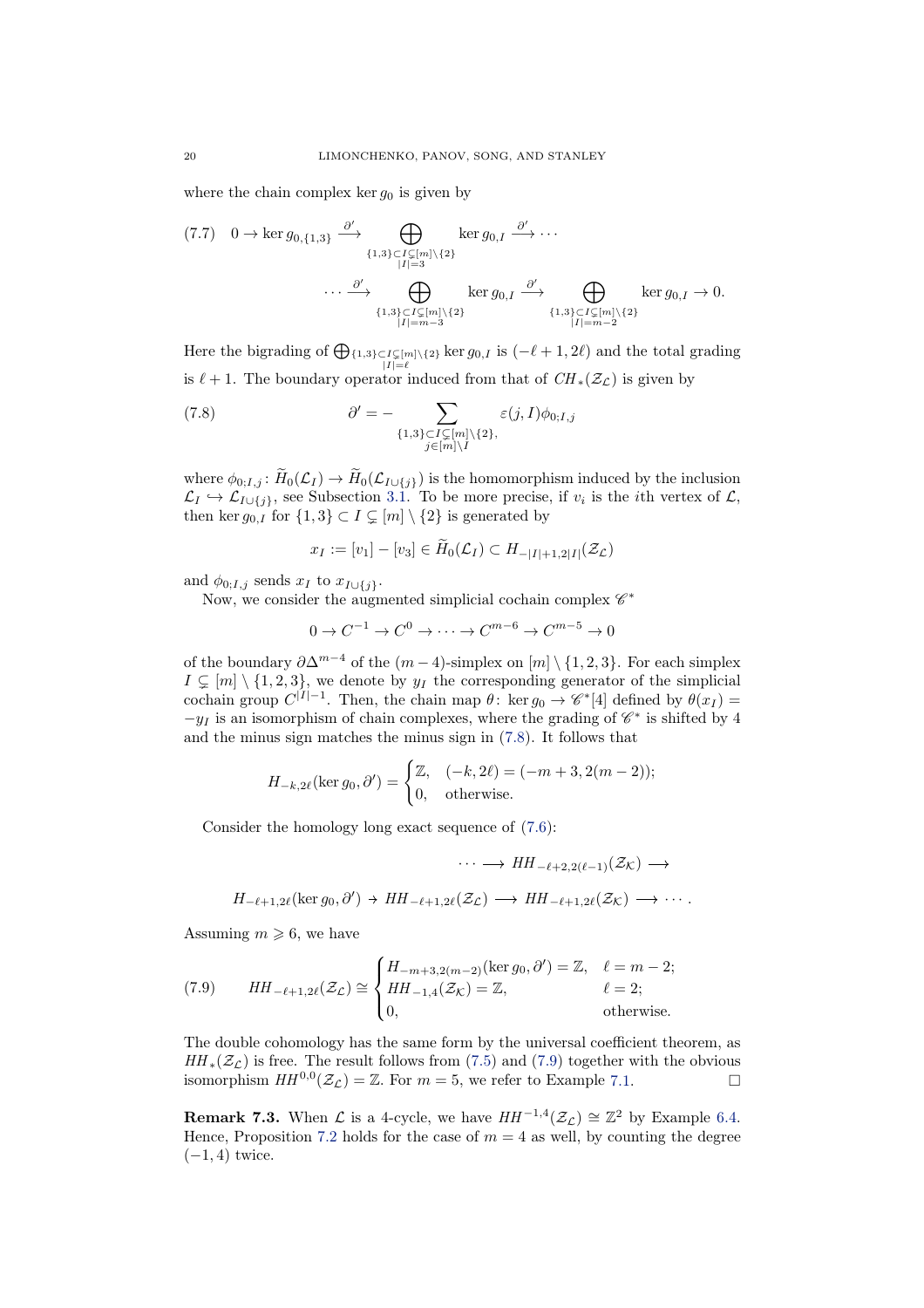#### 8. Further observations, examples and questions

<span id="page-20-0"></span>8.1. Top classes, wedge decomposability and duality. An element  $\alpha \neq 0$  in  $\widetilde{H}^*(\mathcal{K})$  is called a *top class* if the restriction of  $\alpha$  to  $\widetilde{H}^*(\mathcal{K}_I)$  is 0 for any proper  $I \subset [m]$ . For example, if K is a triangulated connected closed  $(n-1)$ -dimensional (pseudo)manifold, then the fundamental class is a top class in  $\hat{H}^{n-1}(\mathcal{K})$ .

<span id="page-20-1"></span>**Proposition 8.1.** A top class  $\alpha \in \widetilde{H}^{n-1}(\mathcal{K})$  survives to  $HH^{-(m-n),2m}(\mathcal{Z}_{\mathcal{K}})$ .

*Proof.* This follows from the geometric definition of  $d'$  (Subsection [3.2\)](#page-5-5).

We call a simplicial complex K wedge decomposable if it can be written as a nontrivial union  $\mathcal{L} \cup_{\Lambda^t} \mathcal{M}$  of two simplicial complexes  $\mathcal{L}$  and  $\mathcal{M}$  along a nonempty simplex  $\Delta^t$  that is not the whole K. This corresponds to a graph being a nontrivial clique sum. We have shown in Theorem [6.7](#page-15-0) that if  $\mathcal L$  or  $\mathcal M$  is a simplex, then  $HH^*(\mathcal{Z}_{\mathcal{K}}) \cong \mathbb{Z} \oplus \mathbb{Z}$  in bidegrees  $(0,0)$  and  $(-1,4)$ . Examples [8.7](#page-22-0) and [8.8](#page-23-0) below give two more wedge decomposable complexes having this property, in which neither  $\mathcal L$ nor  $M$  is a simplex.

Question 8.2. Is it true for all wedge decomposable K to have  $HH^*(\mathcal{Z}_\mathcal{K}) \cong \mathbb{Z} \oplus \mathbb{Z}$  in bidegrees  $(0,0)$  and  $(-1,4)$ ? Does there exist a non-wedge-decomposable complex  $K$  also having this property?

As an immediate consequence of Proposition [8.1,](#page-20-1) we have that if  $\mathcal{K}(\neq \partial \Delta^1)$ has  $HH^*(\mathcal{Z}_{\mathcal{K}}) \cong \mathbb{Z} \oplus \mathbb{Z}$  in bidegrees  $(0,0)$  and  $(-1,4)$ , then K does not have a top class. For instance, we know from Proposition [6.2](#page-12-1) that  $HH^*(\mathcal{Z}_\mathcal{K}) \cong \mathbb{Z} \oplus \mathbb{Z}$ in bidegrees (0,0) and (-1,2m) when K is the boundary of a simplex  $\partial \Delta^{m-1}$ . In particular,  $HH^{-1,2m}(\mathcal{Z}_\mathcal{K}) \cong \mathbb{Z}$  is generated by the class represented by the top class in  $H^{2m-1}(\mathcal{K})$ . We also have the following.

**Proposition 8.3.** If K has a top class, then K is not wedge decomposable.

*Proof.* Follows from the Mayer–Vietoris sequence.  $\Box$ 

If K is a triangulated sphere of dimension  $(n-1)$ , then a generator  $\alpha \in \widetilde{H}^{n-1}(\mathcal{K}) \cong$  $\mathbb Z$  is a top class and, therefore,

(8.1) 
$$
HH^{-(m-n),2m}(\mathcal{Z}_{\mathcal{K}}) \cong \widetilde{H}^{n-1}(\mathcal{K}) \cong \mathbb{Z}.
$$

A simplicial complex K of dimension  $(n-1)$  is called a *Gorenstein complex* over a field  $\mathbb F$  if the face ring  $\mathbb F[\mathcal{K}]$  is Gorenstein, that is,

<span id="page-20-2"></span>
$$
\operatorname{Tor}_{\mathbb{F}[v_1,\ldots,v_m]}^{-i,*}(\mathbb{F}[\mathcal{K}],\mathbb{F})=0 \text{ for } i>m-n \text{ and } \operatorname{Tor}_{\mathbb{F}[v_1,\ldots,v_m]}^{-(m-n),*}(\mathbb{F}[\mathcal{K}],\mathbb{F})\cong \mathbb{F}.
$$

A Gorenstein complex K is called  $Gorenstein^*$  if K is not a cone over a subcomplex. If K is Gorenstein, then  $\mathcal{K} = \mathcal{L} * \Delta^s$  for some s, where  $\mathcal L$  is Gorenstein<sup>\*</sup> and  $\Delta^s$  is a simplex, see [\[5,](#page-24-3) §3.4].

There is the following homological characterisation of Gorenstein\* complexes: K is Gorenstein\* if and only if the link  $\mathbb{R}_{\mathcal{K}} I$  of any simplex  $I \in \mathcal{K}$ , including  $\varnothing$ , is a homology sphere of dimension dim  $\iota k_{\mathcal{K}}$ , cf. [\[5,](#page-24-3) Theorem 3.4.2]. It follows that a triangulated sphere K is Gorenstein\* over any F. A Gorenstein\* complex K satisfies  $(8.1)$  with coefficients in  $\mathbb{F}$ .

A graded commutative connected  $\mathbb{F}-$ algebra A is called a *Poincaré algebra* of dimension d if  $A = \bigoplus_{i=0}^{d} A^i$ , the graded components  $A^i$  are finite dimensional over F, and the F-linear maps

$$
A^i \to \text{Hom}_{\mathbb{F}}(A^{d-i}, A^d), \quad a \mapsto \phi_a, \quad \text{where } \phi_a(b) = ab,
$$

are isomorphisms for  $0 \leq i \leq d$ .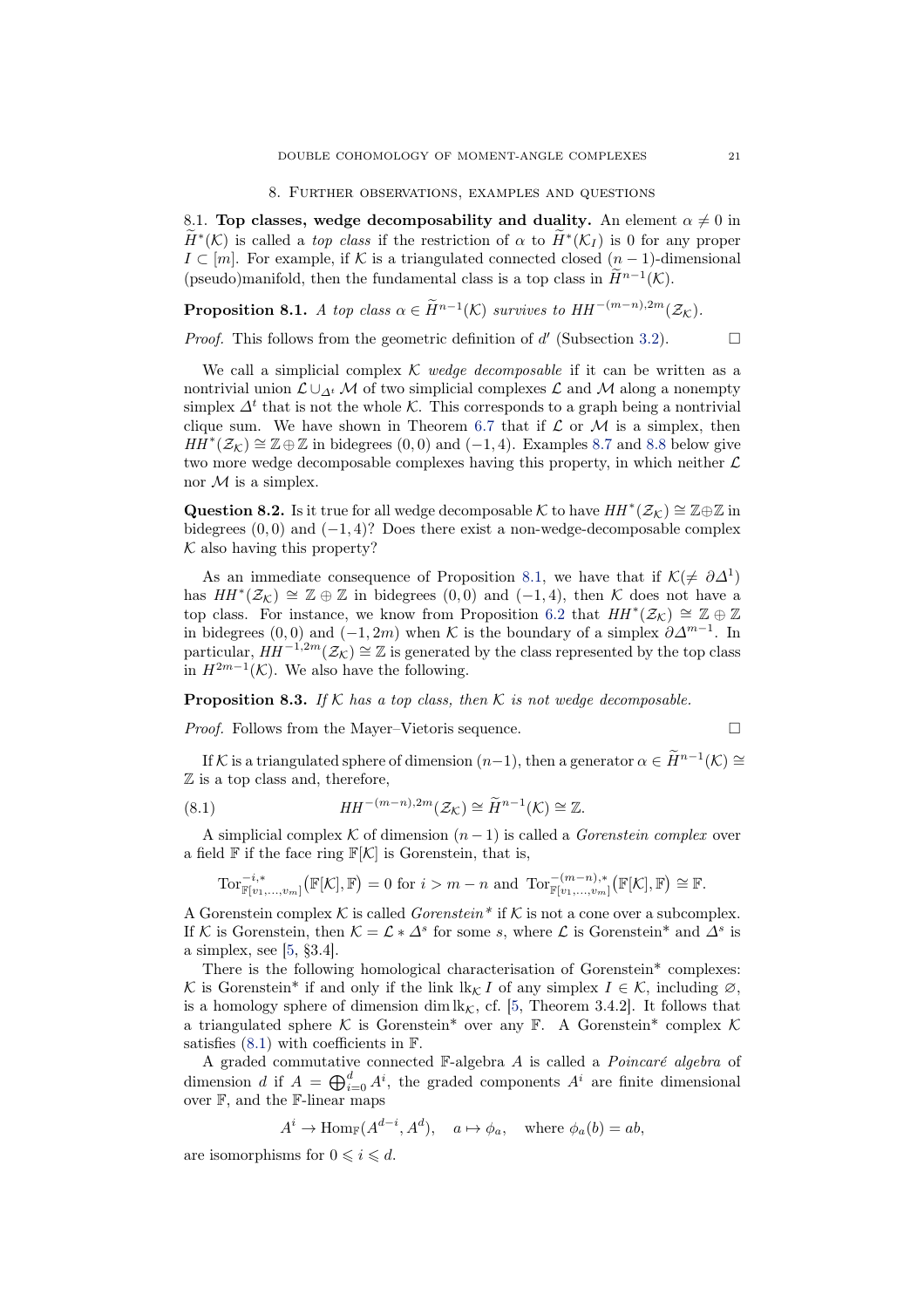By [\[5,](#page-24-3) Theorem 4.6.8], the ordinary cohomology  $H^*(\mathcal{Z}_{\mathcal{K}};\mathbb{F})$  is a Poincaré algebra if and only if K is a Gorenstein complex. If K is Gorenstein<sup>\*</sup> of dimension  $(n-1)$ , then  $\mathrm{Tor}_{\mathbb{F}[v_1,...,v_m]}^{-(m-n),2m}(\mathbb{F}[\mathcal{K}],\mathbb{F})\cong\mathbb{F}$  and  $H^*(\mathcal{Z}_{\mathcal{K}};\mathbb{F})$  is a Poincaré algebra of dimension  $(m+n)$ . For the double cohomology  $HH^*(\mathcal{Z}_\mathcal{K})$ , we have

<span id="page-21-0"></span>**Proposition 8.4.** If K is a Gorenstein complex over a field  $\mathbb{F}$ , then the double cohomology  $HH^*(\mathcal{Z}_{\mathcal{K}}; \mathbb{F})$  is a Poincaré algebra. In particular, if K is Gorenstein\* of dimension  $(n - 1)$ , then

$$
\dim HH^{-k,2\ell}(\mathcal{Z}_{\mathcal{K}};\mathbb{F}) = \dim HH^{-(m-n)+k,2(m-\ell)}(\mathcal{Z}_{\mathcal{K}};\mathbb{F}).
$$

*Proof.* If  $K = \mathcal{L} * \Delta^s$ , where  $\mathcal{L}$  is Gorenstein<sup>\*</sup>, then we have  $HH^*(\mathcal{Z}_\mathcal{K}) = HH^*(\mathcal{Z}_\mathcal{L})$ by Proposition [6.1](#page-11-0) and Theorem [6.3.](#page-12-0) Hence, we can assume that  $K$  is Gorenstein<sup>\*</sup> of dimension  $(n - 1)$ . Then we have

$$
H^{m+n}(\mathcal{Z}_{\mathcal{K}};\mathbb{F}) \cong \mathrm{Tor}_{\mathbb{F}[v_1,\ldots,v_m]}^{-(m-n),2m}(\mathbb{F}[\mathcal{K}],\mathbb{F}) \cong \widetilde{H}^{n-1}(\mathcal{K};\mathbb{F}) \cong \mathbb{F},
$$

generated by the top class of  $H^{n-1}(\mathcal{K}; \mathbb{F})$  or by the cohomology class of the monomial  $u_{[m]\setminus I}v_I$  in the Koszul complex, for any  $(n-1)$ -simplex  $I \in \mathcal{K}$ . It follows from Proposition [8.1](#page-20-1) that the top class of  $H^{n-1}(\mathcal{K};\mathbb{F})$  is a d'-cocycle which is not a coboundary. Since d' satisfies the Leibniz formula with respect to the product in  $H^*(\mathcal{Z}_\mathcal{K};\mathbb{F})$  by Theorem [4.4](#page-8-0) and  $H^*(\mathcal{Z}_\mathcal{K};\mathbb{F})$  is a Poincaré algebra,  $CH^*(\mathcal{Z}_\mathcal{K};\mathbb{F})$  =  $(H^*(\mathcal{Z}_\mathcal{K};\mathbb{F}),d')$  is a commutative differential graded algebra with Poincaré dual-ity in the sense of [\[8\]](#page-24-9). Then  $HH^*(\mathcal{Z}_{\mathcal{K}}; \mathbb{F})$  is a Poincaré algebra by [\[8,](#page-24-9) Proposition 4.7] (the argument is given there with Q-coefficients, but it is the same for any field  $\mathbb{F}$ ).

The converse of Proposition [8.4](#page-21-0) does not hold, unlike the situation with the ordinary cohomology  $H^*(\mathcal{Z}_\mathcal{K})$ . For example, if  $\mathcal K$  is m disjoint points, then  $HH^*(\mathcal{Z}_\mathcal{K})$ is a Poincaré algebra by Theorem [6.5,](#page-13-2) but K is not Gorenstein if  $m > 2$ . We may ask the following.

**Question 8.5.** Give a homological characterisation of simplicial complexes  $\mathcal K$  for which the double cohomology  $HH^*(\mathcal{Z}_\mathcal{K})$  is a Poincaré algebra.

<span id="page-21-1"></span>8.2. Examples. Here is an example of a complex obtained by the procedure de-scribed in Theorem [6.7,](#page-15-0) but not in the class described in Theorem [6.8.](#page-16-0)

**Example 8.6.** Let  $\mathcal{K}$  be a 4-cycle  $(1, 2, 3, 4)$  with an edge  $(4, 5)$  attached at the vertex {4}. The nontrivial cohomology groups are

$$
H^{0}(\mathcal{Z}_{\mathcal{K}}) = H^{0,0}(\mathcal{Z}_{\mathcal{K}}) \cong \mathbb{Z}\langle 1 \rangle,
$$
  
\n
$$
H^{3}(\mathcal{Z}_{\mathcal{K}}) = H^{-1,4}(\mathcal{Z}_{\mathcal{K}}) \cong \mathbb{Z}\langle [u_{1}v_{3}], [u_{2}v_{4}], [u_{1}v_{5}], [u_{2}v_{5}], [u_{3}v_{5}] \rangle,
$$
  
\n
$$
H^{4}(\mathcal{Z}_{\mathcal{K}}) = H^{-2,6}(\mathcal{Z}_{\mathcal{K}}) \cong \mathbb{Z}\langle [u_{1}u_{2}v_{5}], [u_{2}u_{3}v_{5}], [u_{1}u_{3}v_{5}], [u_{3}u_{5}v_{1}], [u_{4}u_{5}v_{2}] \rangle,
$$
  
\n
$$
H^{5}(\mathcal{Z}_{\mathcal{K}}) = H^{-3,8}(\mathcal{Z}_{\mathcal{K}}) \cong \mathbb{Z}\langle [u_{1}u_{2}v_{3}v_{4}] \rangle,
$$
  
\n
$$
H^{6}(\mathcal{Z}_{\mathcal{K}}) = H^{-2,8}(\mathcal{Z}_{\mathcal{K}}) \cong \mathbb{Z}\langle [u_{3}u_{4}u_{5}v_{1}v_{2}] \rangle.
$$

The nontrivial parts of the cochain complex  $CH^*(\mathcal{Z}_{\mathcal{K}})$  are

<span id="page-21-2"></span>
$$
(8.2) \t 0 \longrightarrow H^{-3,10}(\mathcal{Z}_{\mathcal{K}}) \stackrel{d'}{\longrightarrow} H^{-2,8}(\mathcal{Z}_{\mathcal{K}}) \longrightarrow 0,
$$

<span id="page-21-3"></span>(8.3) 
$$
0 \longrightarrow H^{-3,8}(\mathcal{Z}_{\mathcal{K}}) \xrightarrow{d'} H^{-2,6}(\mathcal{Z}_{\mathcal{K}}) \xrightarrow{d'} H^{-1,4}(\mathcal{Z}_{\mathcal{K}}) \longrightarrow 0.
$$

Since  $d'$  of  $(8.2)$  is an isomorphism, we have

 $HH^{-3,10}(\mathcal{Z}_{\mathcal{K}}) = HH^{-2,8}(\mathcal{Z}_{\mathcal{K}}) = 0.$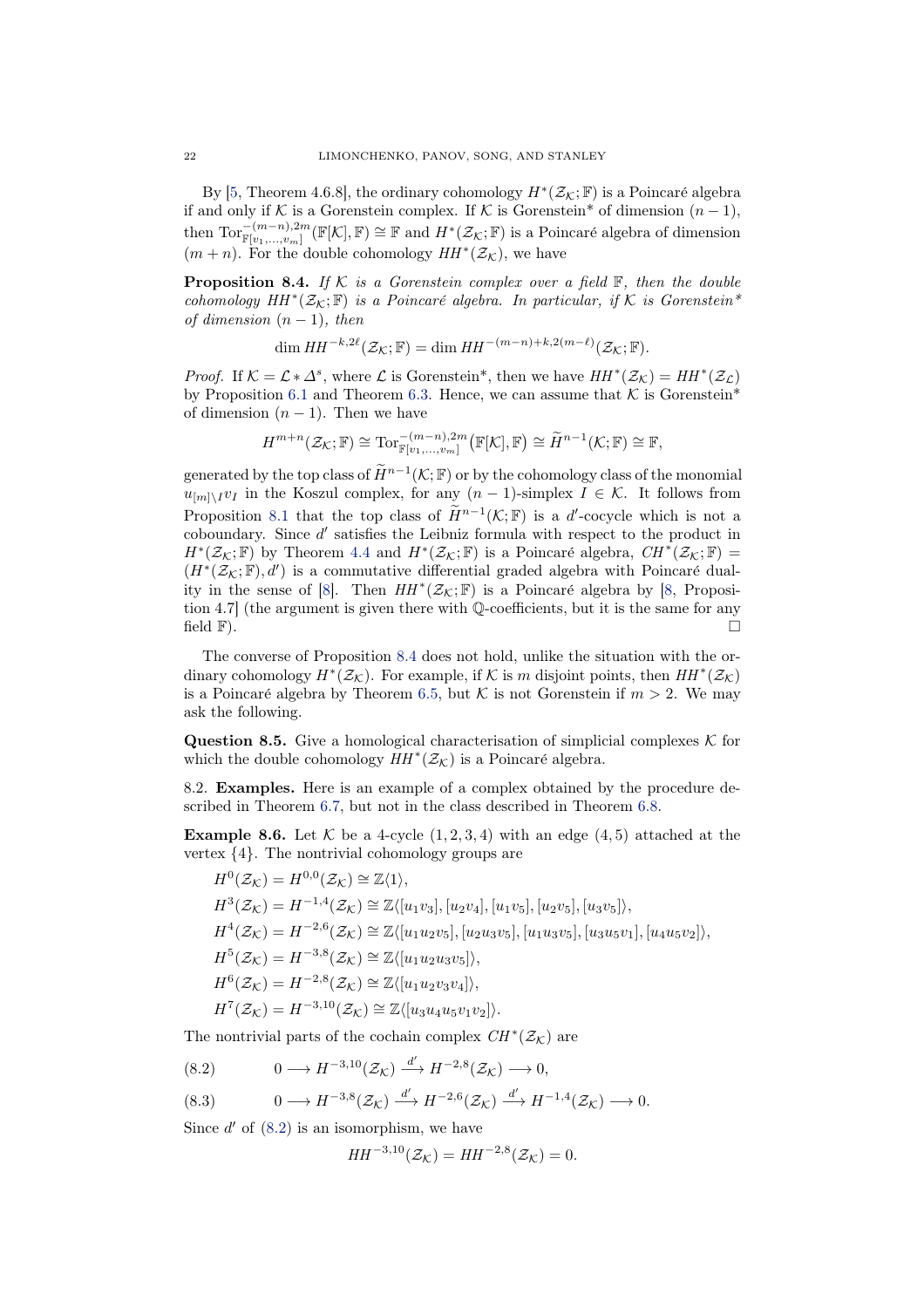<span id="page-22-1"></span>

Figure 4. Two examples

For the cochain complex [\(8.3\)](#page-21-3), observe that for  $[u_1u_2u_3v_5] \in H^{-3,8}(\mathcal{Z}_\mathcal{K}),$ 

$$
d'([u_1u_2u_3v_5]) = [u_2u_3v_5] - [u_1u_3v_5] + [u_1u_2v_5].
$$

The differential d' from  $H^{-2,6}(\mathcal{Z}_\mathcal{K})$  is described similarly, giving the following matrix presentations of the two differentials  $\mathbb{Z} \to \mathbb{Z}^5$  and  $\mathbb{Z}^5 \to \mathbb{Z}^5$  in [\(8.3\)](#page-21-3):

|              |                    |                                                           | $\overline{0}$ |  |  |
|--------------|--------------------|-----------------------------------------------------------|----------------|--|--|
| $\mathbf{1}$ |                    |                                                           | $\overline{0}$ |  |  |
| $-1$         | and $\,$ $\,$ $\,$ | $\begin{bmatrix} -1 & 0 & -1 \\ 1 & -1 & 0 \end{bmatrix}$ |                |  |  |
|              |                    |                                                           |                |  |  |
|              |                    |                                                           |                |  |  |

Hence, the first differential is injective, while the second is surjective onto a direct summand of rank 4 in  $\mathbb{Z}^5$ . The resulting nontrivial double cohomology groups are

$$
HH^{0,0}(\mathcal{Z}_{\mathcal{K}})\cong HH^{-1,4}(\mathcal{Z}_{\mathcal{K}})\cong\mathbb{Z},
$$

in accordance with Theorem [6.7.](#page-15-0)

Here are two examples of simplicial complexes  $K$  which are not obtained by the procedure described in Theorem [6.7.](#page-15-0) Nevertheless we have  $HH^*(\mathcal{Z}_\mathcal{K}) \cong \mathbb{Z} \oplus \mathbb{Z}$  in bidegrees  $(0, 0)$  and  $(-1, 4)$ . Both examples are wedge decomposable.

<span id="page-22-0"></span>**Example 8.7.** Let  $K$  be obtained by gluing two 3-cycles  $(1, 2, 5)$  and  $(3, 4, 5)$  along the vertex  $\{5\}$ . See Figure [4](#page-22-1) (A). The nontrivial cohomology groups of  $\mathcal{Z}_\mathcal{K}$  are

$$
H^{0,0}(\mathcal{Z}_{\mathcal{K}}) \cong \mathbb{Z}\langle 1 \rangle,
$$
  
\n
$$
H^{-1,4}(\mathcal{Z}_{\mathcal{K}}) \cong \mathbb{Z}\langle [u_1v_3], [u_1v_4], [u_2v_3], [u_2v_4] \rangle,
$$
  
\n
$$
H^{-1,6}(\mathcal{Z}_{\mathcal{K}}) \cong \mathbb{Z}\langle [u_5v_3v_4], [u_5v_1v_2] \rangle,
$$
  
\n
$$
H^{-2,6}(\mathcal{Z}_{\mathcal{K}}) \cong \mathbb{Z}\langle [u_1u_2v_3], [u_1u_2v_4], [u_3u_4v_1], [u_3u_4v_2] \rangle,
$$
  
\n
$$
H^{-3,8}(\mathcal{Z}_{\mathcal{K}}) \cong \mathbb{Z}\langle [u_1u_2u_3v_4] - [u_1u_2u_4v_3] \rangle,
$$
  
\n
$$
H^{-2,8}(\mathcal{Z}_{\mathcal{K}}) \cong \mathbb{Z}\langle [u_1u_5v_3v_4], [u_2u_5v_3v_4], [u_3u_5v_1v_2], [u_4u_5v_1v_2] \rangle,
$$
  
\n
$$
H^{-3,10}(\mathcal{Z}_{\mathcal{K}}) \cong \mathbb{Z}\langle [u_1u_2u_5v_3v_4], [u_3u_4u_5v_1v_2] \rangle.
$$

The nontrivial part of the complex  $CH^*(\mathcal{Z}_\mathcal{K}) = (H^*(\mathcal{Z}_\mathcal{K}), d')$  is given by

<span id="page-22-2"></span>(8.4) 
$$
0 \longrightarrow H^{-3,8}(\mathcal{Z}_{\mathcal{K}}) \xrightarrow{d'} H^{-2,6}(\mathcal{Z}_{\mathcal{K}}) \xrightarrow{d'} H^{-1,4}(\mathcal{Z}_{\mathcal{K}}) \longrightarrow 0;
$$

<span id="page-22-3"></span>
$$
(8.5) \t 0 \longrightarrow H^{-3,10}(\mathcal{Z}_{\mathcal{K}}) \xrightarrow{d'} H^{-2,8}(\mathcal{Z}_{\mathcal{K}}) \xrightarrow{d'} H^{-1,6}(\mathcal{Z}_{\mathcal{K}}) \longrightarrow 0.
$$

Observe that  $d' : H^{-3,8}(\mathcal{Z}_{\mathcal{K}}) \to H^{-2,6}(\mathcal{Z}_{\mathcal{K}})$  in [\(8.4\)](#page-22-2) is given by

$$
d'([u_1u_2u_3v_4] - [u_1u_2u_4v_3])
$$
  
=  $[u_2u_3v_4] - [u_1u_3v_4] + [u_1u_2v_4] - [u_2u_4v_3] + [u_1u_4v_3] - [u_1u_2v_3]$   
=  $-[u_3u_4v_2] + [u_3u_4v_1] + [u_1u_2v_4] - [u_1u_2v_3],$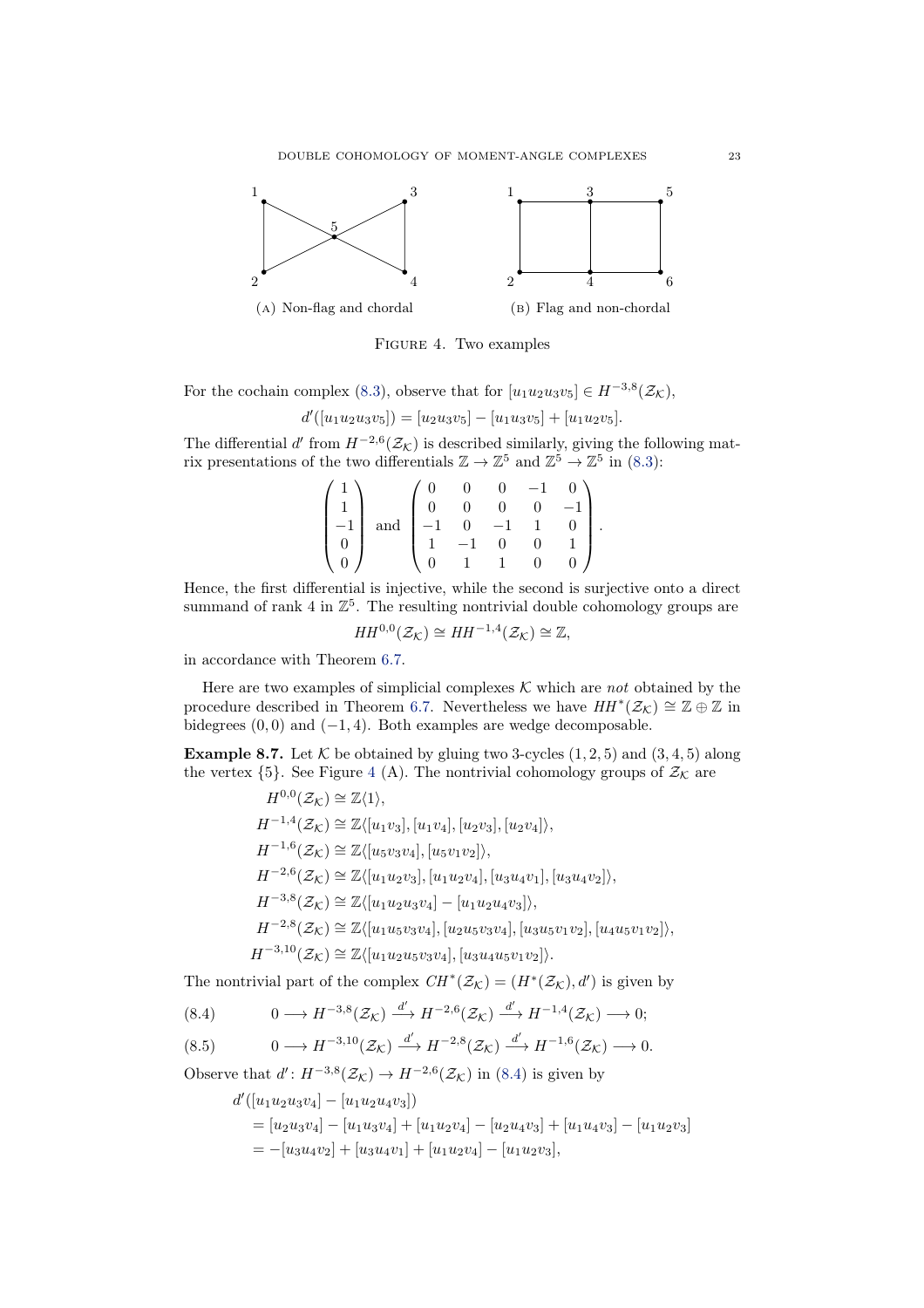where the second equality follows because

 $[u_3u_4v_2] - [u_2u_4v_3] + [u_2u_3v_4] = [u_1u_3v_4] - [u_1u_4v_3] + [u_3u_4v_1] = 0 \in H^{-2,6}(\mathcal{Z}_{\mathcal{K}}).$ Similarly,  $d' : H^{-2,6}(\mathcal{Z}_{\mathcal{K}}) \to H^{-1,4}(\mathcal{Z}_{\mathcal{K}})$  is given by the matrix

$$
\begin{pmatrix} -1 & 0 & -1 & 0 \ 0 & -1 & 1 & 0 \ 1 & 0 & 0 & -1 \ 0 & 1 & 0 & 1 \end{pmatrix}
$$

with respect to the bases listed above. Its image is a direct summand of rank 3 in  $H^{-1,4}(\mathcal{Z}_{\mathcal{K}})$ . It follows that

$$
HH^{-3,8}(\mathcal{Z}_{\mathcal{K}}) = H^{-2,6}(\mathcal{Z}_{\mathcal{K}}) = 0 \quad \text{and} \quad HH^{-1,4}(\mathcal{Z}_{\mathcal{K}}) = \mathbb{Z}.
$$

Similar computations with the two differentials in [\(8.5\)](#page-22-3) show that

$$
HH^{-3,10}(\mathcal{Z}_{\mathcal{K}}) = HH^{-2,8}(\mathcal{Z}_{\mathcal{K}}) = HH^{-1,6}(\mathcal{Z}_{\mathcal{K}}) = 0.
$$

Hence, the only nontrivial double cohomology groups are

$$
HH^{0,0}(\mathcal{Z}_{\mathcal{K}})\cong HH^{-1,4}(\mathcal{Z}_{\mathcal{K}})\cong\mathbb{Z}.
$$

<span id="page-23-0"></span>**Example 8.8.** Let  $K$  be obtained by gluing two 4-cycles  $(1, 2, 3, 4)$  and  $(3, 4, 5, 6)$ along the edge (3, [4](#page-22-1)). See Figure 4 (B). The nontrivial cohomology groups of  $\mathcal{Z}_\mathcal{K}$ are

 $H^{0,0}(\mathcal{Z}_{\mathcal{K}})\cong \mathbb{Z}\langle 1\rangle,$  $H^{-1,4}(\mathcal{Z}_{\mathcal{K}}) \cong \mathbb{Z}\langle [u_1v_4],[u_1v_5],[u_1v_6],[u_2v_3],[u_2v_5],[u_2v_6],[u_3v_6],[u_4v_5]\rangle,$  $H^{-2,6}(\mathcal{Z}_{\mathcal{K}}) \cong \mathbb{Z}\langle [u_1u_2v_5], [u_1u_2v_6], [u_5u_6v_1], [u_5u_6v_2], [u_1u_3v_6], [u_2u_4v_5],$  $[u_3u_5v_2], [u_4u_6v_1], [u_1u_4v_5], [u_1u_5v_4], [u_2u_3v_6], [u_2u_6v_3]\rangle,$  $H^{-3,8}(\mathcal{Z}_{\mathcal{K}}) \cong \mathbb{Z}\langle [u_1u_2u_3v_6], [u_1u_2u_4v_5], [u_3u_5u_6v_2], [u_4u_5u_6v_1],$  $[u_1u_2u_5v_6 - u_1u_2u_6v_5]\rangle,$  $H^{-2,8}(\mathcal{Z}_{\mathcal{K}}) \cong \mathbb{Z}\langle [u_3 u_4 v_1 v_2], [u_3 u_4 v_5 v_6]\rangle,$  $H^{-3,10}(\mathcal{Z}_{\mathcal{K}}) \cong \mathbb{Z}\langle [u_3u_4u_5v_1v_2], [u_3u_4u_6v_1v_2], [u_1u_3u_4v_5v_6], [u_2u_3u_4v_5v_6] \rangle,$  $H^{-4,12}(\mathcal{Z}_{\mathcal{K}}) \cong \mathbb{Z}\langle [u_3u_4u_5u_6v_1v_2], [u_1u_2u_3u_4v_5v_6]\rangle.$ 

The nontrivial part of the complex  $CH^*(\mathcal{Z}_\mathcal{K})$  is given by

$$
0 \longrightarrow H^{-4,12}(\mathcal{Z}_{\mathcal{K}}) \xrightarrow{d'} H^{-3,10}(\mathcal{Z}_{\mathcal{K}}) \xrightarrow{d'} H^{-2,8}(\mathcal{Z}_{\mathcal{K}}) \longrightarrow 0,
$$
  

$$
0 \longrightarrow H^{-3,8}(\mathcal{Z}_{\mathcal{K}}) \xrightarrow{d'} H^{-2,6}(\mathcal{Z}_{\mathcal{K}}) \xrightarrow{d'} H^{-1,4}(\mathcal{Z}_{\mathcal{K}}) \longrightarrow 0.
$$

A calculation similar to that in the previous example shows that the nontrivial double cohomology groups are

$$
HH^{0,0}(\mathcal{Z}_{\mathcal{K}})\cong HH^{-1,4}(\mathcal{Z}_{\mathcal{K}})\cong\mathbb{Z}.
$$

Starting with the examples considered in this paper and applying Theorem [6.3,](#page-12-0) we can easily construct  $\mathcal{Z}_\mathcal{K}$  such that rank  $HH^*(\mathcal{Z}_\mathcal{K}) = 2^n$  for each  $n \geq 0$ , and only the powers of two can be realized as ranks of the double cohomology in this way.

<span id="page-23-1"></span>**Question 8.9.** Let  $r$  be a positive even integer different from a power of two. Does there exist a simplicial complex K such that rank  $HH^*(\mathcal{Z}_\mathcal{K}) = r$ ?